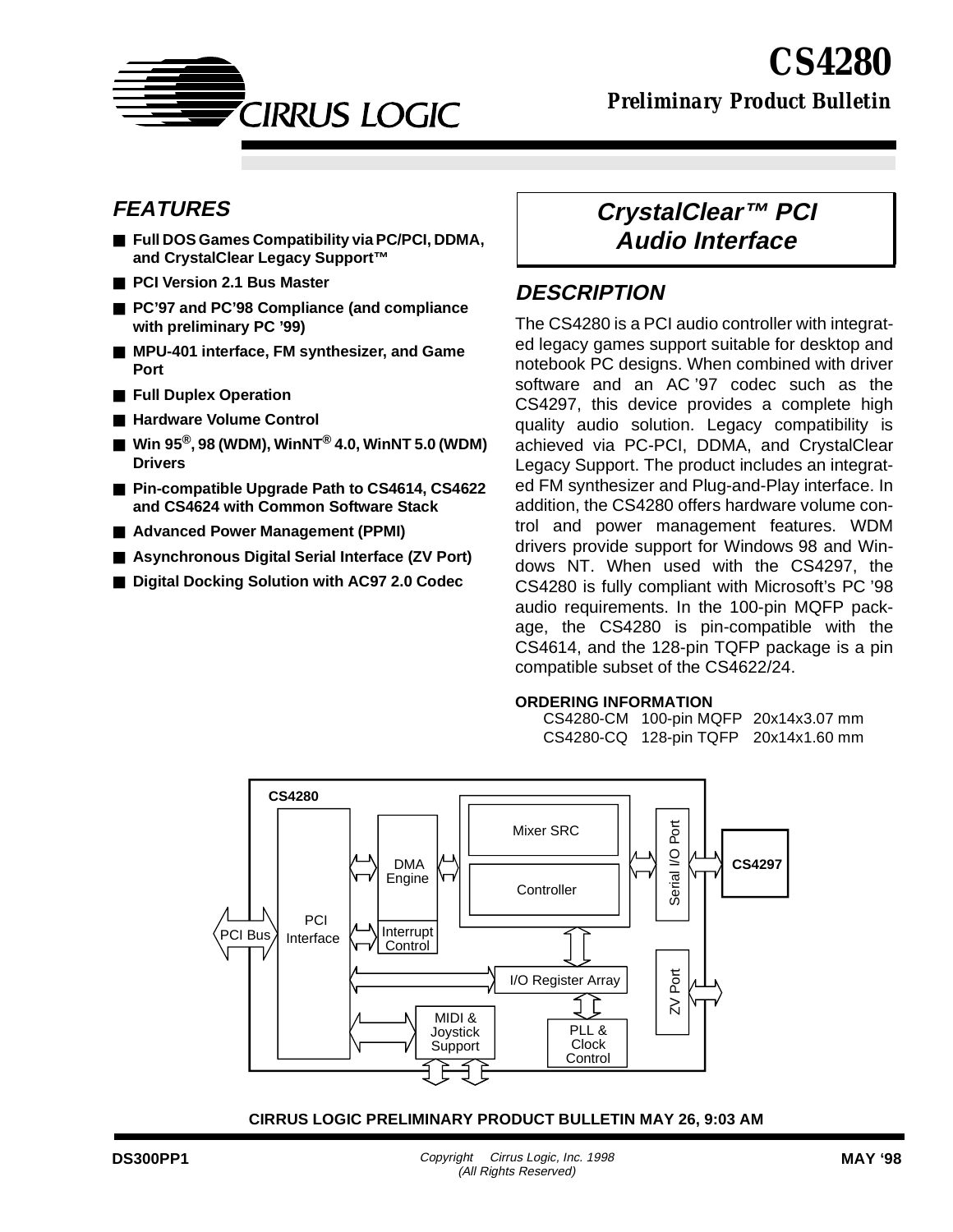

# **ABSOLUTE MAXIMUM RATINGS**

 $(PCIGND = CGND = CRYGND = 0 V,$  all voltages with respect to 0 V)

| <b>Parameter</b>                               |          | Symbol        | Min    | <b>Typ</b>               | <b>Max</b> | Unit        |
|------------------------------------------------|----------|---------------|--------|--------------------------|------------|-------------|
| Power Supplies                                 |          | <b>PCIVDD</b> |        |                          | 4.6        |             |
|                                                |          | <b>CVDD</b>   |        |                          | 4.6        |             |
|                                                |          | <b>CRYVDD</b> |        | ۰                        | 4.6        |             |
|                                                |          | VDD5REF       |        | ۰                        | 5.5        |             |
| <b>Total Power Dissipation</b>                 | (Note 1) |               |        |                          | 1.5        | W           |
| Input Current per Pin, DC (Except supply pins) |          |               |        | ۰                        | 10         | mA          |
| Output current per pin, DC                     |          |               |        |                          | 10         | mA          |
| Input voltage                                  | (Note 2) |               | $-0.3$ | $\overline{\phantom{0}}$ | 5.75       |             |
| Ambient temperature (power applied)            | (Note 3) |               | -45    |                          | 85         | °C          |
| Storage temperature                            |          |               | -55    | ۰                        | 150        | $^{\circ}C$ |

Notes: 1. Includes all power generated by AC and/or DC output loading.

- 2. The power supply pins are at recommended maximum values.
- 3. At ambient temperatures above 70° C, total power dissipation must be limited to less than 0.4 Watts.

# **RECOMMENDED OPERATING CONDITIONS**

 $(PCIGND = CGND = CRYGND = 0 V,$  all voltages with respect to 0 V)

| <b>Parameter</b>                     | <b>Symbol</b> | Min  | Typ | Max  | Unit |
|--------------------------------------|---------------|------|-----|------|------|
| Power Supplies                       | <b>PCIVDD</b> | 3    | 3.3 | 3.6  |      |
|                                      | <b>CVDD</b>   | 3    | 3.3 | 3.6  |      |
|                                      | <b>CRYVDD</b> | 3    | 3.3 | 3.6  |      |
|                                      | VDD5REF       | 4.75 | 5   | 5.25 |      |
| <b>Operating Ambient Temperature</b> | ΙA            | 0    | 25  | 70   | °C   |

Specifications are subject to change without notice.

WARNING: Operation beyond these limits may result in permanent damage to the device. Normal operation is not guaranteed at these extremes.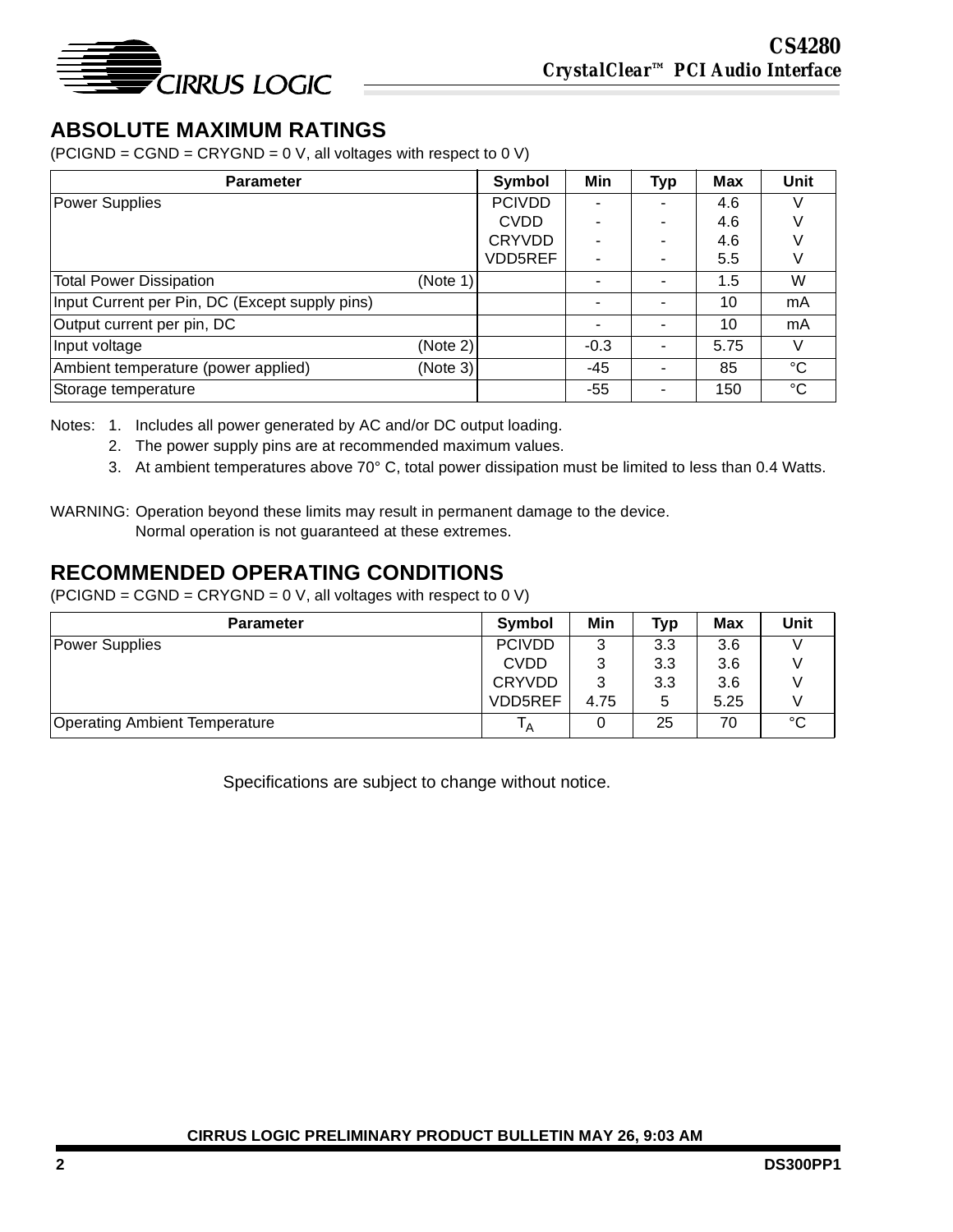

# <span id="page-2-0"></span>**AC CHARACTERISTICS (PCI SIGNAL PINS ONLY)** (T<sub>A</sub> = 70° C; PCIVDD = CVDD =

CRYVDD = 3.3 V; VDD5REF = 5 V; PCIGND = CGND = CRYGND = 0 V; Logic 0 = 0 V, Logic 1 = 3.3 V; Reference levels = 1.4 V; unless otherwise noted; (Note 4))

|                               | <b>Parameter</b>                 | Symbol   | Min                              | <b>Max</b> | Unit |
|-------------------------------|----------------------------------|----------|----------------------------------|------------|------|
| <b>Switching Current High</b> | (Note 5)                         | $I_{OH}$ |                                  |            |      |
|                               | $0 <$ Vout $< 1.4$               |          | -44                              |            | mA   |
|                               | $1.4 <$ Vout $< 2.4$             |          | $-44 + \frac{Vout - 1.4}{0.024}$ |            | mA   |
|                               |                                  |          |                                  |            |      |
|                               | $3.1 <$ Vout $< 3.3$             |          |                                  | (Note 7)   |      |
| <b>Switching Current Low</b>  | (Note 5)                         | $I_{OL}$ |                                  |            |      |
|                               | Vout $> 2.2$                     |          | 95                               |            | mA   |
|                               | $2.2 >$ Vout $> 0.55$            |          | Vout/0.023                       |            | mA   |
|                               | $0.71 >$ Vout $> 0$              |          |                                  | (Note 8)   |      |
| Low Clamp Current             | $-5 <$ Vin $<$ -1                | $I_{CL}$ | $-25 + \frac{V in + 1}{0.015}$   |            | mA   |
|                               |                                  |          |                                  |            |      |
| Output rise slew rate         | $0.4 V - 2.4 V$ load<br>(Note 6) | slewr    |                                  | 5          | V/ns |
| Output fall slew rate         | 2.4 V - 0.4 V load<br>(Note 6)   | slewf    |                                  | 5          | V/ns |

Notes: 4. Specifications guaranteed by characterization and not production testing.

- 5. Refer to V/I curves in Figure 1. Specification does not apply to PCICLK and RST# signals. Switching Current High specification does not apply to SERR#, PME#, CLKRUN#, and INTA# which are open drain outputs.
- 6. Cumulative edge rate across specified range. Rise slew rates do not apply to open drain outputs.
- 7. Equation A:  $I_{OH} = 11.9$  \* (Vout 5.25) \* (Vout + 2.45) for 3.3 V > Vout > 3.1 V
- 8. Equation B:  $I_{\text{O}} = 78.5$  \* Vout \* (4.4 Vout) for 0 V < Vout < 0.71 V



**Figure 1. AC Characteristics**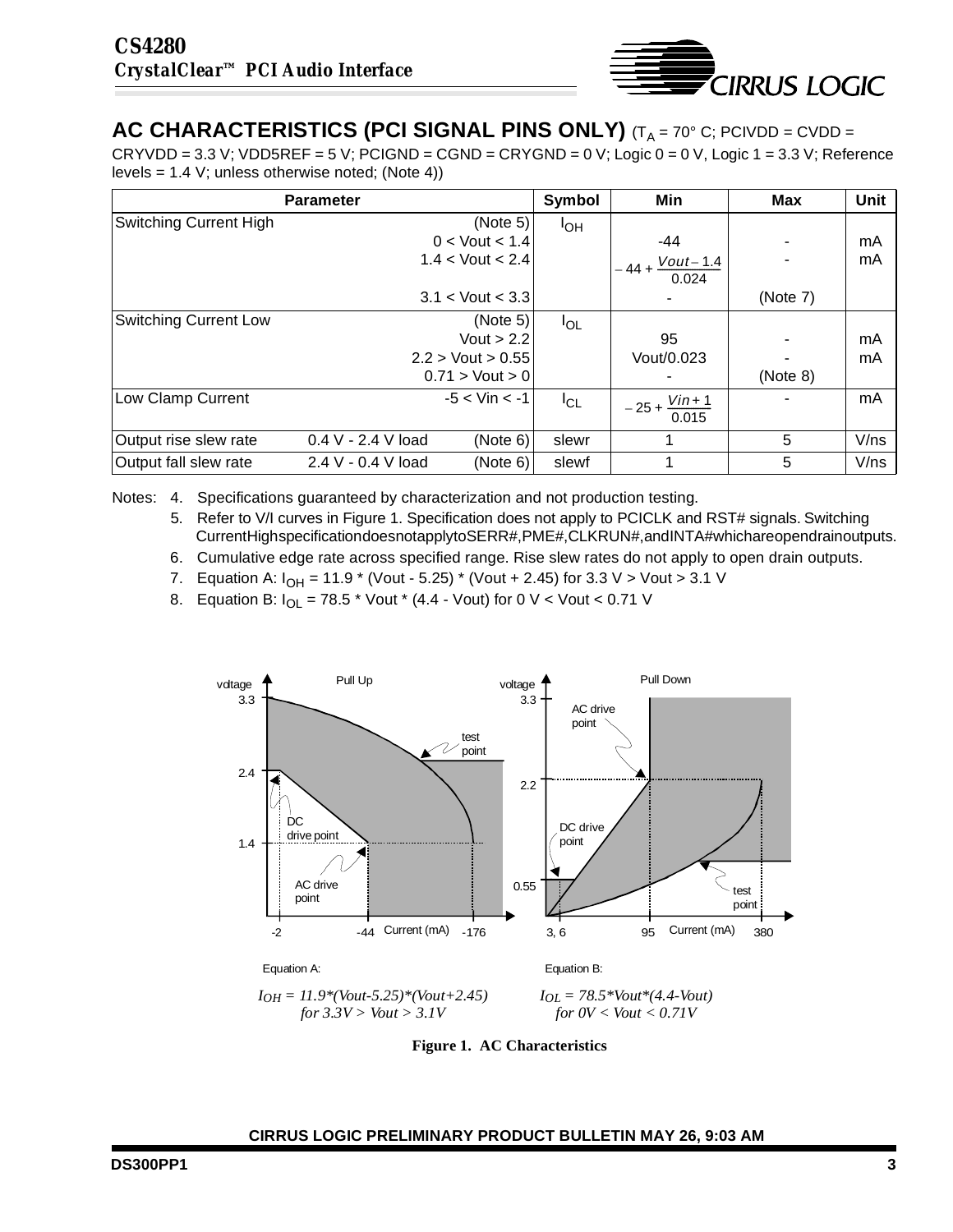

# **DC CHARACTERISTICS**  $(T_A = 70^\circ \text{ C}; PCIVDD = CVDD = CRYVDD = 3.3 \text{ V}; VDD5REF = 5 \text{ V};$

 $PCIGND = CGND = CRYGND = 0 V$ ; all voltages with respect to 0 V unless otherwise noted)

| <b>Parameter</b>                            |                        | Symbol    | Min             | <b>Typ</b>     | <b>Max</b> | Unit           |        |
|---------------------------------------------|------------------------|-----------|-----------------|----------------|------------|----------------|--------|
| <b>PCI Interface Signal Pins</b>            |                        |           |                 |                |            |                |        |
| High level input voltage                    |                        |           | $V_{\text{IH}}$ | $\overline{2}$ |            | 5.75           | V      |
| Low level input voltage                     |                        |           | $V_{IL}$        | $-0.5$         |            | 0.8            | V      |
| High level output voltage                   | $lout = -2 mA$         |           | $V_{OH}$        | 2.4            | ۰          | $\blacksquare$ | $\vee$ |
| Low level output voltage                    | $lout = 3 mA$ , 6 mA   | (Note 9)  | $V_{OL}$        | ٠              |            | 0.55           | $\vee$ |
| High level leakage current                  | $Vin = 2.7 V$          | (Note 10) | ŀщ              | ۰              | ۰          | 70             | μA     |
| Low level leakage current                   | Vin = $0.5$ V(Note 10) |           | I <sub>IL</sub> | ٠              | ۰          | -70            | μA     |
| <b>Non-PCI Interface Signal Pins</b>        |                        |           |                 |                |            |                |        |
| High level output voltage                   | $lout = -4 mA$         | (Note 11) | $V_{OH}$        | 2.4            |            | ۰              | V      |
| Low level output voltage                    | $lout = 4 mA$          |           | $V_{OL}$        | ۰              | ۰          | 0.4            | V      |
| High level leakage current                  | $Vin = 5.25 V$         |           | ŀщ              | ۰              | ۰          | 10             | μA     |
| Low level leakage current                   | $V$ in = 0             |           | ЧL.             |                |            | -10            | μA     |
|                                             |                        |           |                 |                |            |                |        |
| <b>Parameter</b>                            |                        | Min       | <b>Typ</b>      | <b>Max</b>     |            | Unit           |        |
| <b>Power Supply Pins (Outputs Unloaded)</b> |                        |           |                 |                |            |                |        |
| Power Supply Current:                       | VDD5REF                |           |                 | 0.6            |            |                | mA     |

Notes: 9. The following signals are tested to 6 mA: FRAME#, TRDY#, IRDY#, DEVSEL#, STOP#, SERR#, PERR#, and INTA#. All other PCI interface signals are tested to 3 mA.

Low Power Mode Supply Current - 10 - mA

PCIVDD/CVDD/CRYVDD Total (Notes [4\)](#page-2-0)

10. Input leakage currents include hi-Z output leakage for all bi-directional buffers with three-state outputs.

-

164

TBD

mA

11. For open drain pins, high level output voltage is dependent on external pull-up used and number of attached gates.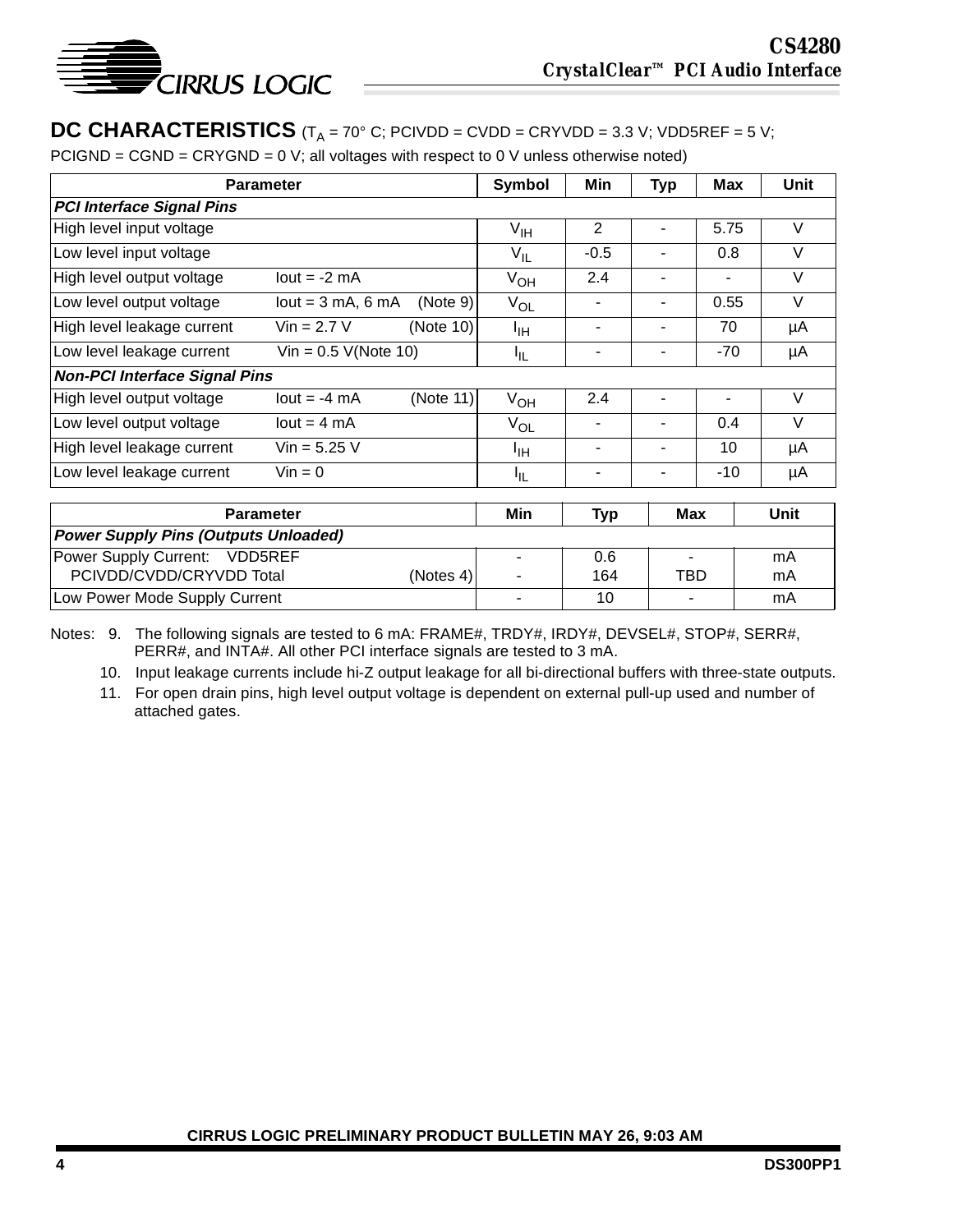

**PCI INTERFACE PINS**  $(T_A = 0 \text{ to } 70^\circ \text{ C};$  PCIVDD = CVDD = CRYVDD = 3.3 V; VDD5REF = 5 V; PCIGND = CGND = CRYGND = 0 V; Logic 0 = 0 V, Logic 1 = 3.3 V; Timing reference levels = 1.4 V)

| <b>Parameter</b>                                         | Symbol                       | Min      | Max | Unit |
|----------------------------------------------------------|------------------------------|----------|-----|------|
| PCICLK cycle time                                        | $t_{\rm cyc}$                | 30       |     | ns   |
| PCICLK high time                                         | t <sub>high</sub>            | 11       |     | ns   |
| <b>IPCICLK</b> low time                                  | t <sub>low</sub>             | 11       |     | ns   |
| PCICLK to signal valid delay - bused signals             | t <sub>val</sub>             | 2        | 11  | ns   |
| PCICLK to signal valid delay - point to point            | $t_{val(p+p)}$               | 2        | 12  | ns   |
| Float to active delay<br>(Note 12)                       | $t_{on}$                     | 2        |     | ns   |
| Active to Float delay<br>(Note 12)                       | $t_{off}$                    |          | 28  | ns   |
| Input Set up Time to PCICLK - bused signals              | $\mathfrak{t}_{\mathsf{su}}$ | 7        |     | ns   |
| Input Set up Time to PCICLK - point to point             | $t_{\text{su}(p+p)}$         | 10, 12   |     | ns   |
| Input hold time for PCICLK                               | th                           | $\Omega$ |     | ns   |
| Reset active time after PCICLK stable<br>(Note 13)       | t <sub>rst-clk</sub>         | 100      |     | μs   |
| Reset active to output float delay<br>(Notes 12, 13, 14) | <sup>T</sup> rst-off         |          | 40  | ns   |

Notes: 12. For Active/Float measurements, the Hi-Z or "off" state is when the total current delivered is less than or equal to the leakage current. Specification is guaranteed by design, not production tested.

- 13. RST# is asserted and de-asserted asynchronously with respect to PCICLK.
- 14. All output drivers are asynchronously floated when RST# is active.



**Figure 2. PCI Timing Measurement Conditions**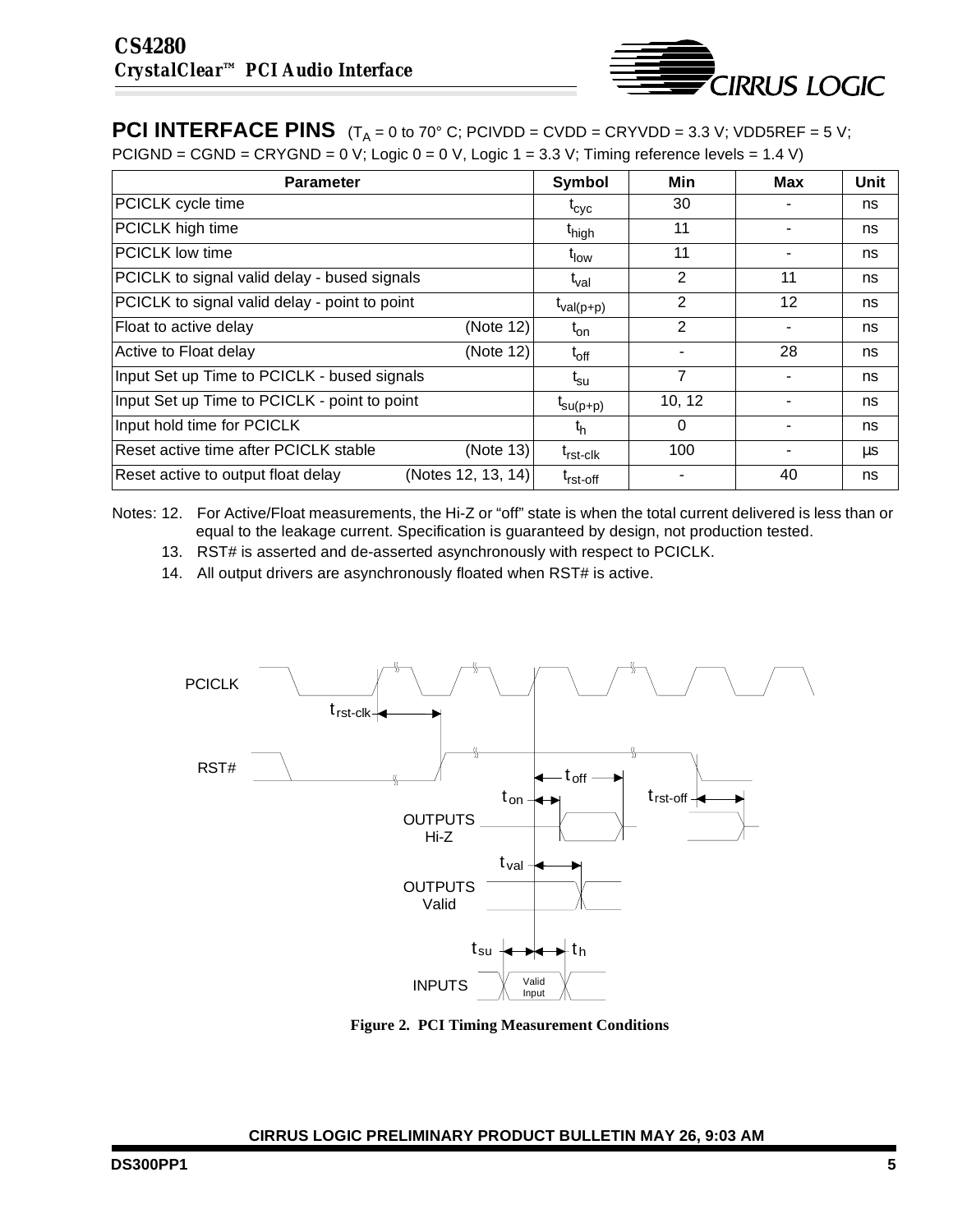

#### **AC '97 SERIAL INTERFACE TIMING**  $(T_A = 0 \text{ to } 70^\circ \text{ C};$  PCIVDD = CVDD = CRYVDD = 3.3 V; VDD5REF = 5 V; VDD5REF = 5 V; PCIGND = CGND = CRYGND = 0 V; Logic 0 = 0 V, Logic 1 = 3.3 V; Timing reference levels = 1.4 V; unless otherwise noted)

| $\frac{1}{2}$ is a constructed to $\frac{1}{2}$ or $\frac{1}{2}$ in the set of the set of the set of the set of the set of the set of the set of the set of the set of the set of the set of the set of the set of the set of the set of |                             |     |            |            |      |  |  |  |
|------------------------------------------------------------------------------------------------------------------------------------------------------------------------------------------------------------------------------------------|-----------------------------|-----|------------|------------|------|--|--|--|
| <b>Parameter</b>                                                                                                                                                                                                                         | Symbol                      | Min | <b>Typ</b> | <b>Max</b> | Unit |  |  |  |
| <b>ABITCLK</b> cycle time                                                                                                                                                                                                                | $I_{\text{ac}lk}$           | 78  | 81.4       |            | ns   |  |  |  |
| <b>ABITCLK rising to ASDOUT valid</b>                                                                                                                                                                                                    | $\mathfrak{r}_{\text{pd}5}$ |     | 17         | 25         | ns   |  |  |  |
| <b>ASDIN valid to ABITCLK falling</b>                                                                                                                                                                                                    | $I_{S5}$                    | 15  |            |            | ns   |  |  |  |
| <b>ASDIN hold after ABITCLK falling</b>                                                                                                                                                                                                  | $t_{h5}$                    | 5   |            |            | ns   |  |  |  |
| PCICLK rising to ARST# valid                                                                                                                                                                                                             | $L_{\text{Dd6}}$            |     | 10         |            | ns   |  |  |  |



**Figure 3. AC '97 Configuration Timing Diagram**

# **ZV PORT TIMING**

| <b>Parameter</b>                       | Symbol             | Min | Max | Unit |
|----------------------------------------|--------------------|-----|-----|------|
| <b>ZLRCK delay after ZSCLK rising</b>  | <sup>L</sup> sird  | ⌒   |     | ns   |
| <b>ZLRCK setup before ZSCLK rising</b> | <sup>l</sup> sirs  | 32  |     | ns   |
| <b>ZSCLK</b> low period                | <sup>L</sup> sclk  | 22  |     | ns   |
| ZSCLK high period                      | <sup>I</sup> sclkh | 22  |     | ns   |
| <b>ZSDATA setup to ZSCLK rising</b>    | <sup>L</sup> sdirs | 32  | ٠   | ns   |
| <b>ZSDATA hold after ZSCLK rising</b>  | <sup>l</sup> sdh   |     |     | ns   |

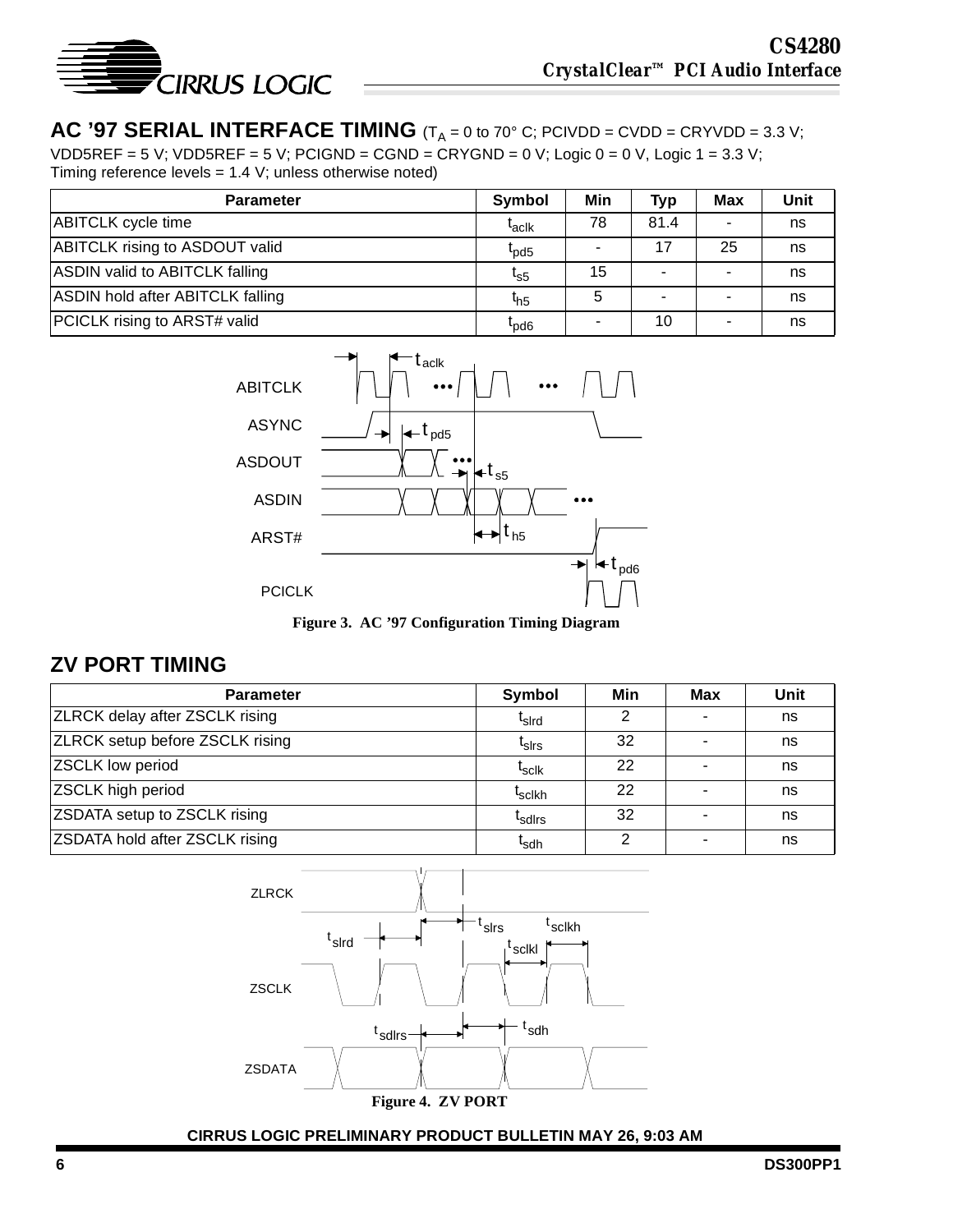

**EEPROM TIMING CHARACTERISTICS** Note [4](#page-2-0). (T<sub>A</sub> = 0 to 70 °C, PCIVDD = CVDD = CRYVDD = 3.3 V; VDD5REF = 5 V; VDD5REF = 5 V; PCIGND = CGND = CRYGND = 0 V; Logic 0 = 0 V, Logic 1 = 3.3 V; Timing reference levels = 1.4 V; PCI clock frequency = 33 MHz; unless otherwise noted)

| <b>Parameter</b>                                            | Symbol              | Min      | Max | <b>Units</b> |
|-------------------------------------------------------------|---------------------|----------|-----|--------------|
| <b>EECLK Low to EEDAT Data Out Valid</b>                    | $t_{AA}$            | 0        | 7.0 | μs           |
| <b>IStart Condition Hold Time</b>                           | <sup>t</sup> HD:STA | 5.0      |     | μs           |
| <b>EECLK Low</b>                                            | <sup>t</sup> LEECLK | 10       |     | μs           |
| <b>EECLK High</b>                                           | <sup>t</sup> HEECLK | 10       |     | μs           |
| Start Condition Setup Time (for a Repeated Start Condition) | t <sub>SU:STA</sub> | 5.0      | -   | μs           |
| <b>IEEDAT In Hold Time</b>                                  | <sup>T</sup> HD:DAT | $\Omega$ |     | μs           |
| <b>EEDAT In Setup Time</b>                                  | t <sub>SU:DAT</sub> | 250      |     | ns           |
| <b>EEDAT/EECLK Rise Time</b><br>(Note 15)                   | t <sub>R</sub>      |          |     | μs           |
| <b>EEDAT/EECLK Fall Time</b>                                | $t_{\text{F}}$      |          | 300 | ns           |
| <b>Stop Condition Setup Time</b>                            | t <sub>SU:STO</sub> | 5.0      |     | μs           |
| <b>EEDAT Out Hold Time</b>                                  | $t_{DH}$            | 0        |     | μs           |

Notes: 15. Rise time on EEDAT is determined by the capacitance on the EEDAT line with all connected gates and the required external pull-up resistor.



**Figure 5. EEPROM Timing**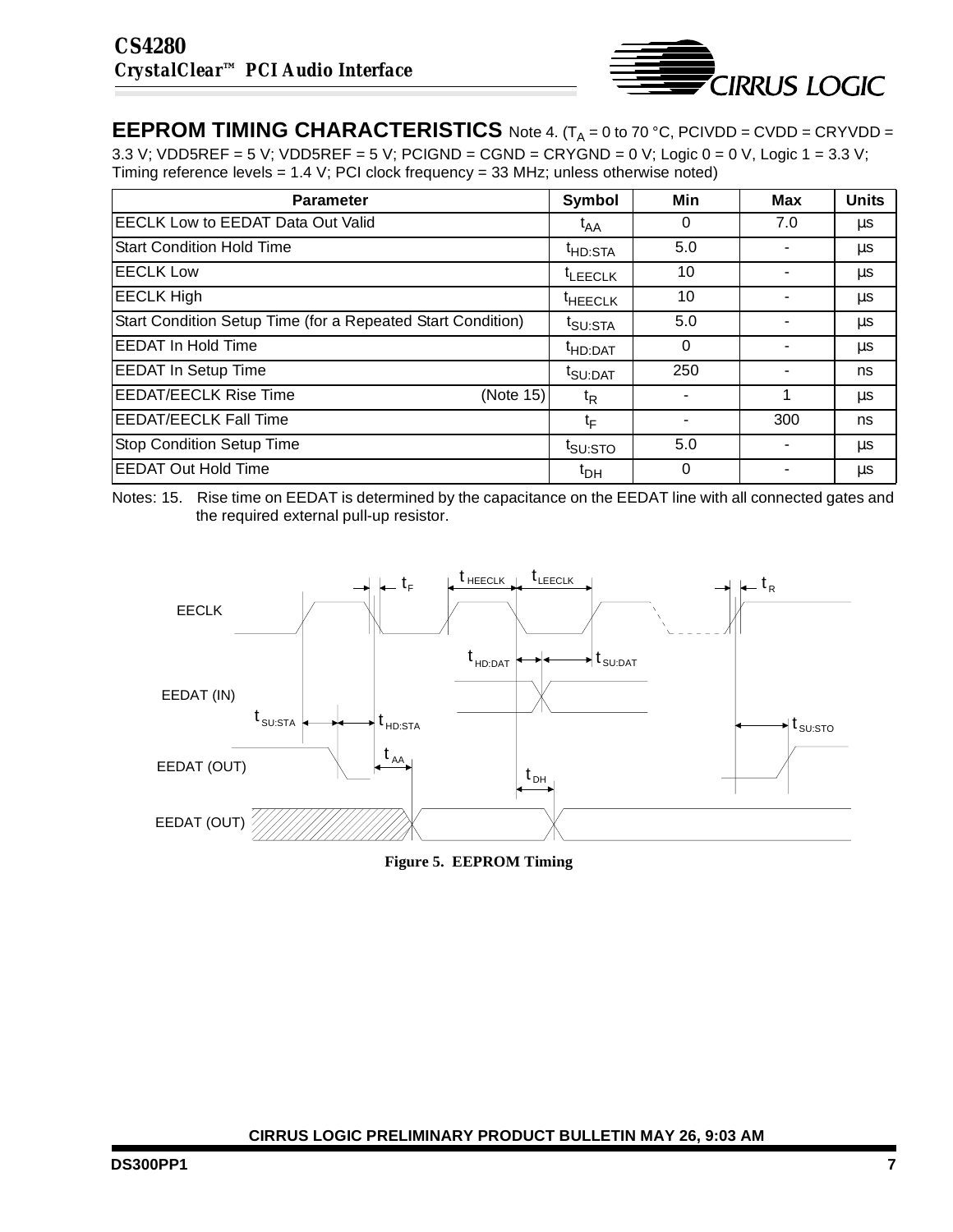

# **OVERVIEW**

The CS4280 provides a low-cost PCI audio solution with Legacy Game compatibility for the PC environment. The CS4280 is compatible with the CS4614, CS4622, and CS4624.

There are two main functional blocks within the CS4280: the PCI Interface, and the DMA Engine. A block diagram of the CS4280 device is shown on the front cover.

The CS4280 provides an extremely efficient bus mastering interface to the PCI bus. The PCI Interface function allows economical burst mode transfers of audio data between host system memory buffers and the CS4280 device.

The DMA Engine provides dedicated hardware to manage transfer of up to 4 concurrent audio/data streams to and from host memory buffers. The DMA Engine provides hardware scatter-gather support, allowing simple buffer allocation and management. This implementation improves system efficiency by minimizing the number of host interrupts.

The CS4280 supports the CS4297 PCI Crystal-Clear audio AC'97 Codec. The system's flexibility is further enhanced by the ZV Port interface, a bidirectional serial MIDI port, a joystick port, a hardware volume control interface, and a serial data port which allows connection of an optional external EEPROM device.

# **Legacy Support**

Legacy games are supported by CrystalClear Legacy Support (CCLS), DDMA, or by the PC/PCI interface.

In both motherboard and add-in card designs, CCLS and DDMA provide support for legacy games by providing a hardware interface that supports a Sound Blaster Pro compatible interface, as well as support for FM, MPU-401, and joystick interfaces. These hardware interfaces provide PCI- only games compatibility for real-mode DOS and Windows DOS-box support.

For motherboard designs, PC/PCI can be used by connecting the PCGNT# and PCREQ# pins to the appropriate pins on the south bridge motherboard chip. The PC/PCI interface is compliant with Intel's PC/PCI spec. (version 1.2). The BIOS must enable the PC/PCI mechanism at boot time on both the CS461422/24 and the south bridge.

# **SYSTEM ARCHITECTURES**

A typical system diagram depicting connection of the CS4280 to the CrystalClear CS4297 AC '97 Codec is given in Figure [6.](#page-8-0) All analog audio inputs and outputs are connected to the CS4297. Audio data is passed between the CS4297 and the CS4280 over the serial AC-Link. The CS4280 provides a hardware interface for connection of a joystick and MIDI devices.

# **HOST INTERFACE**

The CS4280 host interface is comprised of two separate interface blocks which are memory mapped into host address space. The interface blocks can be located anywhere in the host 32-bit physical address space. The interface block locations are defined by the addresses programmed into the two Base Address Registers in the PCI Configuration Space. These base addresses are normally set up by the system's Plug and Play BIOS. The first interface block (located by Base Address 0) is a 4 kByte register block containing general purpose configuration, control, and status registers for the device. The second interface block (located by Base Address 1) is a 1 MByte block which maps all of the internal DMA and controller memories into host memory space. The relationship between the Base Address Registers in the CS4280 PCI Configuration Space and the host memory map is depicted in Figure [7](#page-8-0).

The bus mastering PCI bus interface complies with the PCI Local Bus Specification (version 2.1).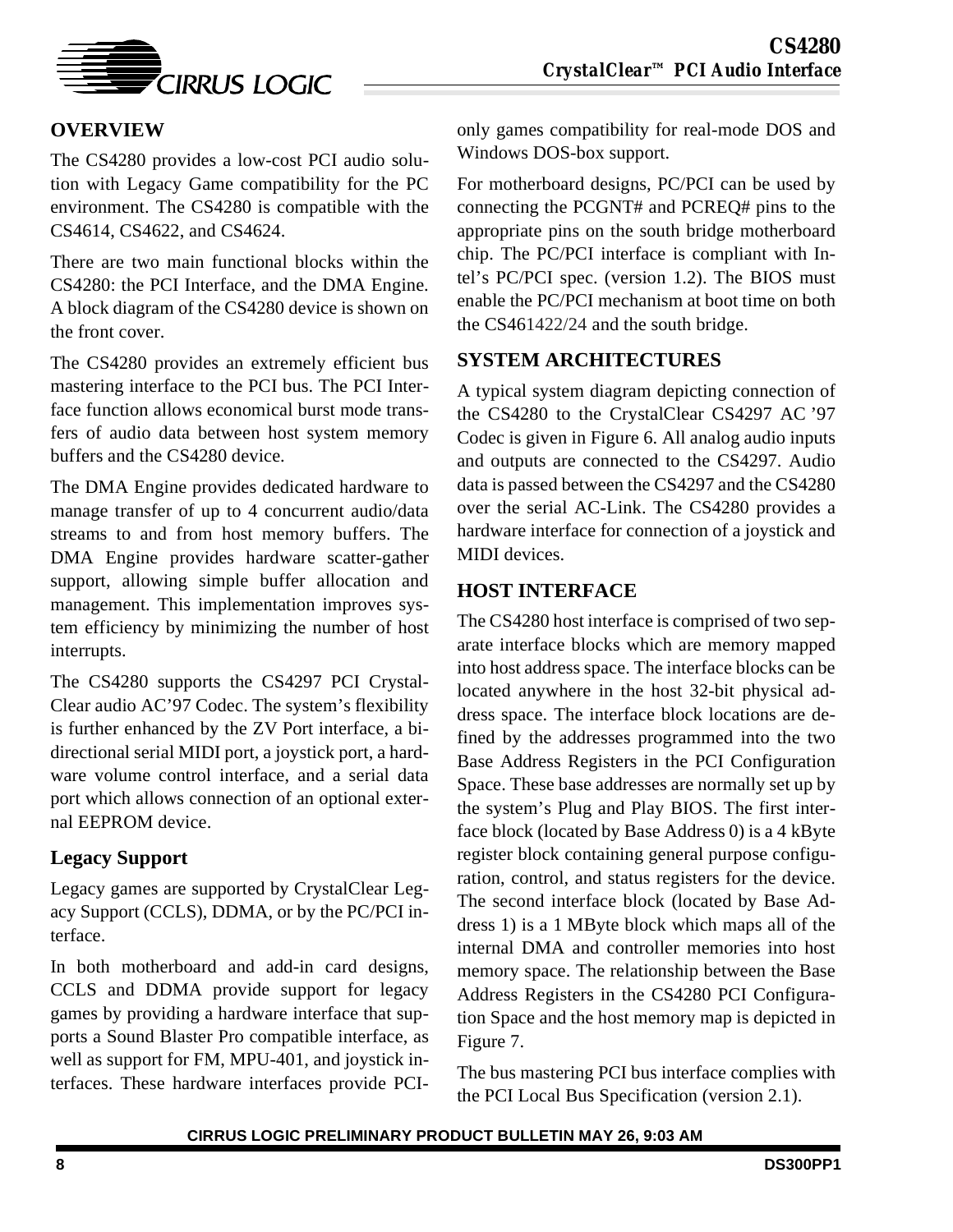

## <span id="page-8-0"></span>*PCI bus transactions*

As a target of a PCI bus transaction, the CS4280 supports the Memory Read (from internal registers or memory), Memory Write (to internal registers or memory), Configuration Read (from CS4280 configuration registers), Configuration Write (to CS4280 configuration registers), Memory Read Multiple (aliased to Memory Read), Memory Read Line (aliased to Memory Read), and the Memory Write and Invalidate (aliased to Memory Write)

transfer cycles. The I/O Read, I/O Write, Interrupt Acknowledge, Special Cycles, and Dual Address Cycle transactions are not supported.

As Bus Master, the CS4280 generates the Memory Read Multiple and Memory Write transactions. The Memory Read, Configuration Read, Configuration Write, Memory Read Line, Memory Write and Invalidate, I/O Read, I/O Write, Interrupt Acknowledge, Special Cycles, and Dual Address Cycle transactions are not generated.



**Figure 6. AC '97 Codec Interface**



**Figure 7. Host Interface Base Address Registers**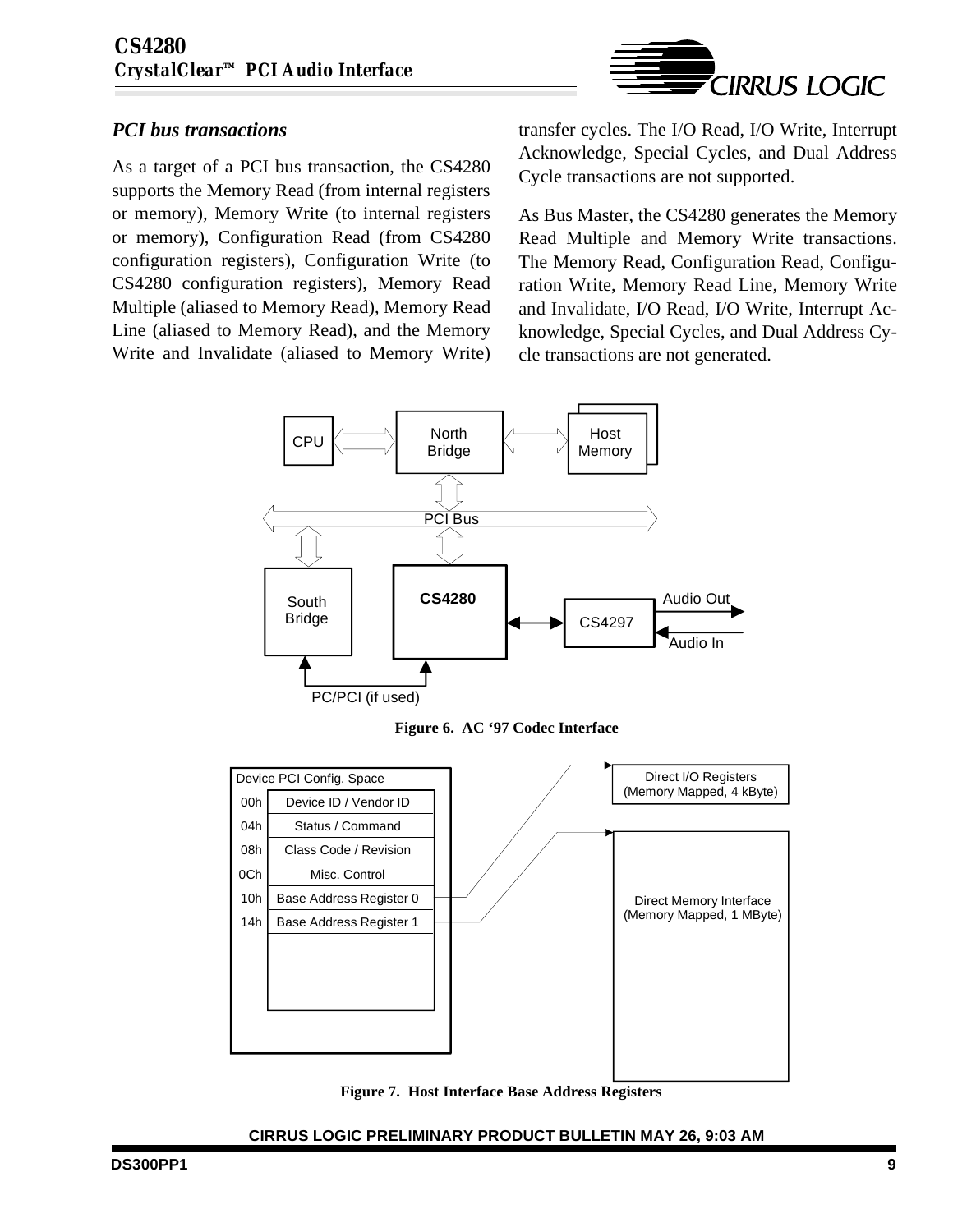

The PCI bus transactions supported by the CS4280 device are summarized in Table 1. Note that no Target Abort conditions are signalled by the device. Byte, Word, and Doubleword transfers are supported for Configuration Space accesses. Only Doubleword transfers are supported for Register or Memory area accesses. Bursting is not supported for host-initiated transfers to/from the CS4280 in-

ternal register space, RAM memory space, or PCI configuration space (disconnect after first phase of transaction is completed).

## *Configuration Space*

The content and format of the PCI Configuration Space is given in Table [2](#page-10-0).

| <b>Initiator</b> | <b>Target</b>      | <b>Type</b>  | <b>PCI Dir</b> |
|------------------|--------------------|--------------|----------------|
| Host             | Registers (BA0)    | Mem Write    | In             |
| Host             | Registers (BA0)    | Mem Read     | Out            |
| Host             | Memories (BA1)     | Mem Write    | In             |
| Host             | Memories (BA1)     | Mem Read     | Out            |
| Host             | Config Space 1     | Config Write | In             |
| Host             | Config Space 1     | Config Read  | Out            |
| <b>DMA</b>       | <b>Host System</b> | Mem Write    | Out            |
| <b>DMA</b>       | <b>Host System</b> | Mem Read     | In             |

**Table 1. PCI Interface Transaction Summary**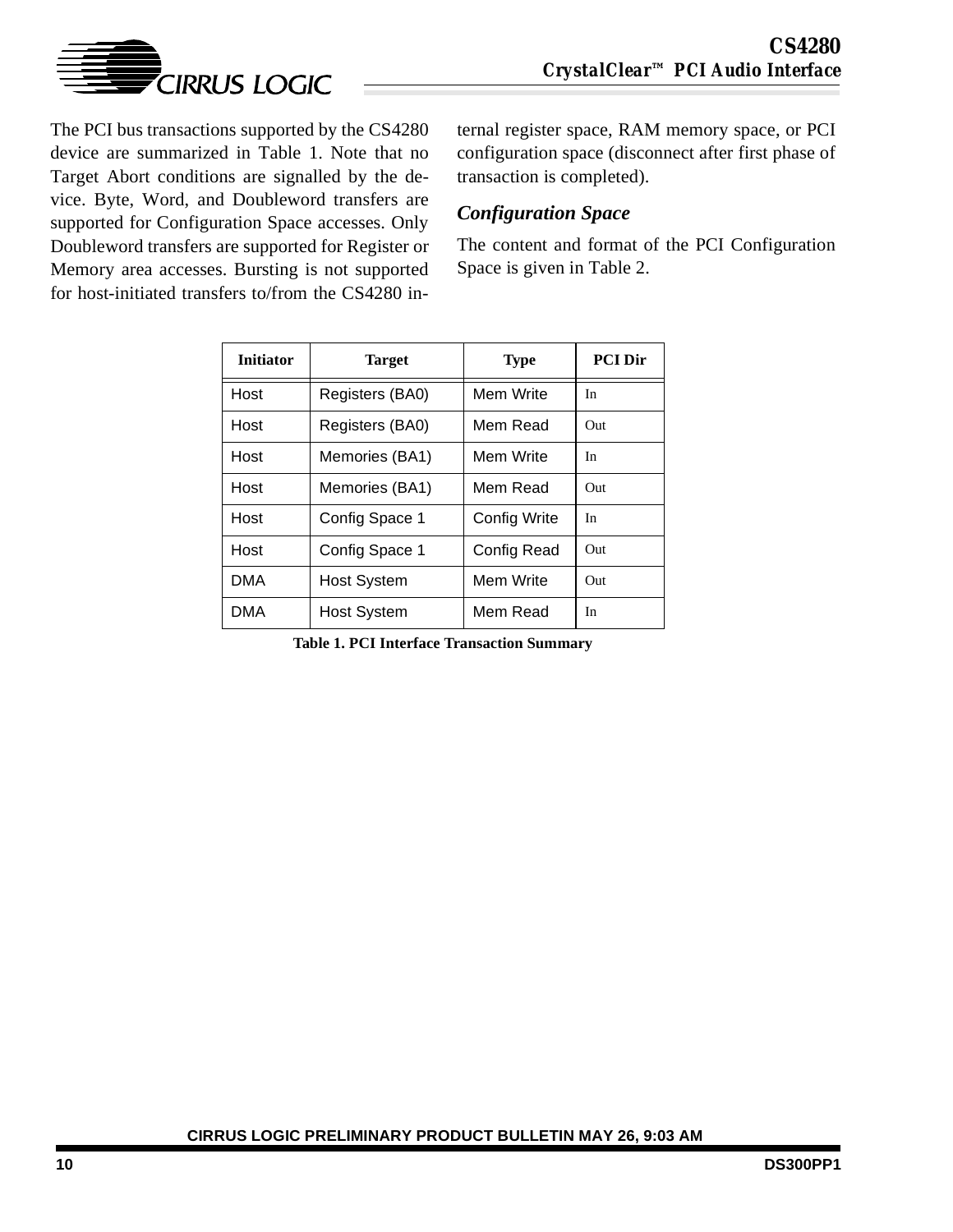

<span id="page-10-0"></span>

| Byte 3                                                                                                                                                                                                                                                                                                                                                                                                                                                                                                                                                                                                                                                                                                                                                                                                                                                                                                                                                   | <b>Byte 2</b>                                                       | <b>Byte 1</b>                                                                               | Byte 0                        | <b>Offset</b> |  |
|----------------------------------------------------------------------------------------------------------------------------------------------------------------------------------------------------------------------------------------------------------------------------------------------------------------------------------------------------------------------------------------------------------------------------------------------------------------------------------------------------------------------------------------------------------------------------------------------------------------------------------------------------------------------------------------------------------------------------------------------------------------------------------------------------------------------------------------------------------------------------------------------------------------------------------------------------------|---------------------------------------------------------------------|---------------------------------------------------------------------------------------------|-------------------------------|---------------|--|
| Device ID: R/O, 6003h                                                                                                                                                                                                                                                                                                                                                                                                                                                                                                                                                                                                                                                                                                                                                                                                                                                                                                                                    |                                                                     | Vendor ID: R/O, 1013h                                                                       |                               | 00h           |  |
| Command Register, bits 15-0:<br>Status Register, bits 15-0:<br>Bit 15 Detected Parity Error: Error Bit<br>Bit 15-10: Reserved, R/O 0<br>Bit 14 Signalled SERR: Error Bit<br>Bit 9 Fast B2B Enable: R/O 0<br>Bit 13 Received Master Abort: Error Bit<br>Bit 8 SERR Enable: R/W, default 0<br>Bit 12 Received Target Abort: Error Bit<br>Bit 7 Wait Control: R/O 0<br>Bit 11 Signalled Target Abort: Error Bit<br>Bit 6 Parity Error Response: R/W, default 0<br>Bit 10-9 DEVSEL Timing: R/O, 01b (medium)<br>Bit 5 VGA Palette Snoop: R/O 0<br>Bit 4 MWI Enable: R/O 0<br>Bit 8 Data Parity Error Detected: Error Bit<br>Bit 7 Fast Back to Back Capable: R/O 0<br>Bit 3 Special Cycles: R/O 0<br>Bit 6-0 UDF, 66MHz, Reserved: R/O 0000000<br>Bit 2 Bus Master Enable: R/W, default 0<br>Reset Status State: 0200h<br>Bit 1<br>Memory Space Enable: R/W, default 0<br>IO Space Enable: R/O 0<br>Write of 1 to any error bit position clears it.<br>Bit 0 |                                                                     |                                                                                             | 04h                           |               |  |
| Class Code: R/O 040100h                                                                                                                                                                                                                                                                                                                                                                                                                                                                                                                                                                                                                                                                                                                                                                                                                                                                                                                                  | Class 04h (multimedia device), Sub-class 01h (audio), Interface 00h |                                                                                             | Revision ID: R/O 01h          | 08h           |  |
| BIST: R/O 0                                                                                                                                                                                                                                                                                                                                                                                                                                                                                                                                                                                                                                                                                                                                                                                                                                                                                                                                              | Header Type:<br>Bit 7: R/O 0<br>Bit 6-0: R/O 0 (type 0)             | Latency Timer:<br>Bit 7-3: R/W, default 0<br>Bit 2-0: R/O 0                                 | Cache Line Size:<br>$R/O$ $0$ | 0Ch           |  |
| Base Address Register 0<br>Device Control Register space, memory mapped. 4 kByte size<br>Bit 31-12: R/W, default 0. Compare address for register space accesses<br>Bit 11 - 4: R/O 0, specifies 4 kByte size<br>Bit 3: R/O 0, Not Prefetchable (Cacheable)<br>Bit 2-1: R/O 00, Location Type - Anywhere in 32 bit address space<br>Bit 0: R/O 0, Memory space indicator                                                                                                                                                                                                                                                                                                                                                                                                                                                                                                                                                                                  |                                                                     |                                                                                             |                               |               |  |
| Base Address Register 1<br>Device Memory Array mapped into host system memory space, 1 MByte size<br>Bit 31-20: R/W, default 0. Compare address for memory array accesses<br>Bit 19 - 4: R/O 0, specifies 1 MByte size<br>Bit 3: R/O 0, Not Prefetchable (Cacheable)<br>Bit 2-1: R/O 00, Location Type - Anywhere in 32 bit address space<br>Bit 0: R/O 0, Memory space indicator                                                                                                                                                                                                                                                                                                                                                                                                                                                                                                                                                                        |                                                                     |                                                                                             |                               |               |  |
|                                                                                                                                                                                                                                                                                                                                                                                                                                                                                                                                                                                                                                                                                                                                                                                                                                                                                                                                                          | Base Address Register 2: R/O 00000000h, Unused                      |                                                                                             |                               | 18h           |  |
|                                                                                                                                                                                                                                                                                                                                                                                                                                                                                                                                                                                                                                                                                                                                                                                                                                                                                                                                                          | Base Address Register 3: R/O 00000000h, Unused                      |                                                                                             |                               | 1Ch           |  |
| Base Address Register 4: R/O 00000000h, Unused                                                                                                                                                                                                                                                                                                                                                                                                                                                                                                                                                                                                                                                                                                                                                                                                                                                                                                           |                                                                     |                                                                                             |                               |               |  |
| Base Address Register 5: R/O 00000000h, Unused                                                                                                                                                                                                                                                                                                                                                                                                                                                                                                                                                                                                                                                                                                                                                                                                                                                                                                           |                                                                     |                                                                                             |                               |               |  |
| Cardbus CIS Pointer: R/O 00000000h, Unused                                                                                                                                                                                                                                                                                                                                                                                                                                                                                                                                                                                                                                                                                                                                                                                                                                                                                                               |                                                                     |                                                                                             |                               | 28h           |  |
| Subsystem ID<br>R/O 0000h if EXTEE not present, otherwise<br>R/W, loaded from EEPROM                                                                                                                                                                                                                                                                                                                                                                                                                                                                                                                                                                                                                                                                                                                                                                                                                                                                     |                                                                     | Subsystem Vendor ID<br>R/O 0000h if EXTEE not present, otherwise<br>R/W, loaded from EEPROM |                               | 2Ch           |  |

**Table 2. PCI Configuration Space**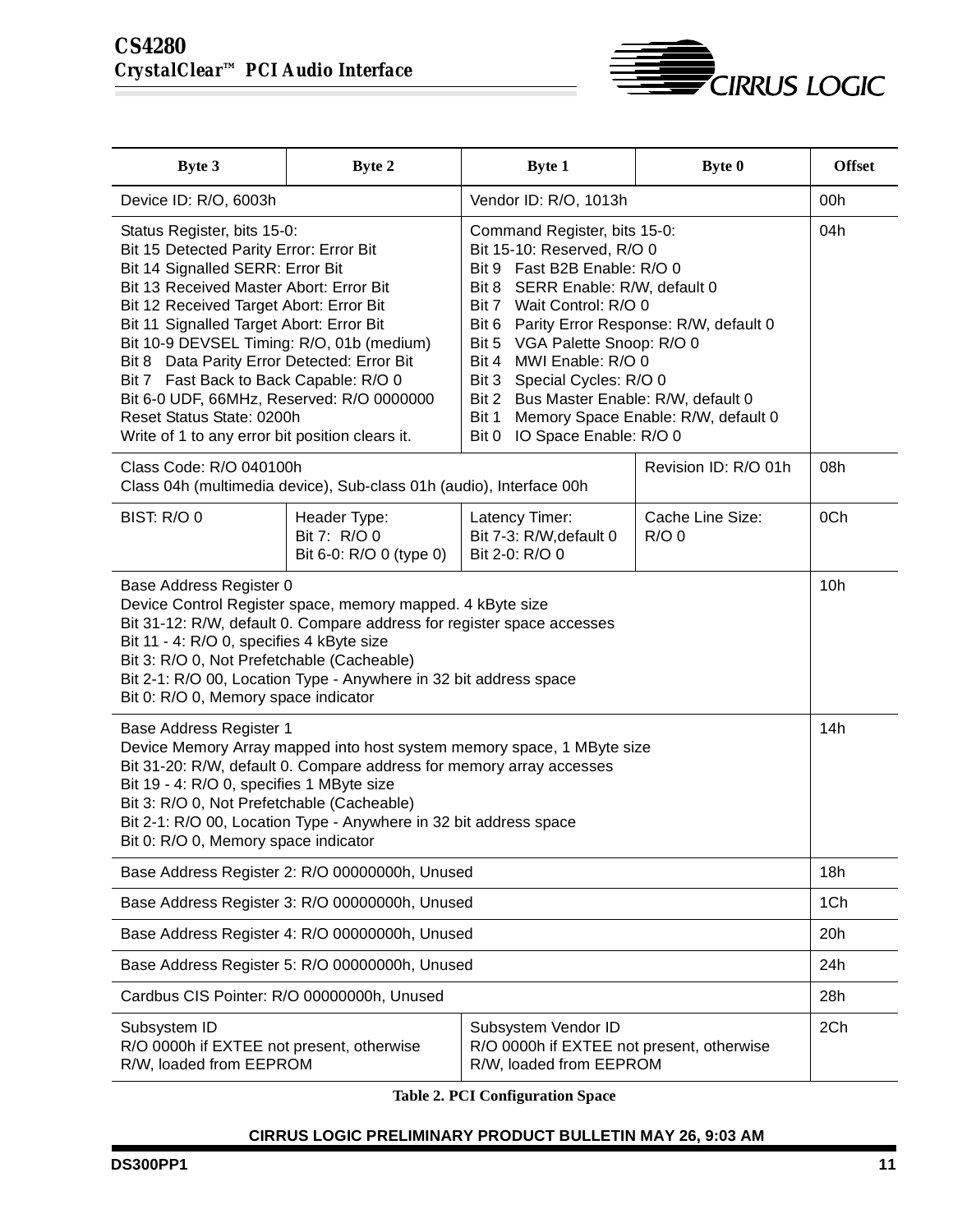

| <b>Byte 3</b>                                                                                                                                                                                                                                                                                                                                       | Byte 2                                       | <b>Byte 1</b>                                                                                                                                                                                             | <b>Byte 0</b>                     | <b>Offset</b> |  |  |
|-----------------------------------------------------------------------------------------------------------------------------------------------------------------------------------------------------------------------------------------------------------------------------------------------------------------------------------------------------|----------------------------------------------|-----------------------------------------------------------------------------------------------------------------------------------------------------------------------------------------------------------|-----------------------------------|---------------|--|--|
| Expansion ROM Base Address: R/O 00000000h, Unused                                                                                                                                                                                                                                                                                                   |                                              |                                                                                                                                                                                                           |                                   |               |  |  |
| Reserved: R/O 01000000h                                                                                                                                                                                                                                                                                                                             |                                              |                                                                                                                                                                                                           |                                   | 34h           |  |  |
| Reserved: R/O 00000000h                                                                                                                                                                                                                                                                                                                             |                                              |                                                                                                                                                                                                           |                                   | 38h           |  |  |
| Max Lat: R/O 18h<br>$24 \times 0.25$ uS = 6 uS                                                                                                                                                                                                                                                                                                      | Min Gnt: R/O 04h<br>$4 \times 0.25$ uS = 1uS | Interrupt Pin:<br>R/O 01h, INTA used                                                                                                                                                                      | Interrupt Line:<br>R/W, default 0 | 3Ch           |  |  |
| <b>PMC</b><br>Bit 15: PME# from D3cold: R/O 0<br>Bit 14: PME# from D3hot: R/O 1<br>Bit 13: PME# from D2: R/O 1<br>Bit 12: PME# from D1: R/O 1<br>Bit 11: PME# from D0: R/O 1<br>Bit 10: D2 support: R/O 1<br>Bit 9: D1 support: R/O 1<br>Bit 8-6: Auxillary current: R/O 000<br>Bit 5: Device Specific init: R/O 1<br>Bit 4: Auxiliary power: R/O 0 |                                              | Next Item Pointer:<br>$R/O$ 0h                                                                                                                                                                            | Capability ID:<br>$R/O$ 1h        | 40h           |  |  |
| Bit 3: PME# clock: R/O 1<br>Bit 2-0: Version: R/O 010<br>Data: R/O 0<br>PMCSR BSE: R/O 0                                                                                                                                                                                                                                                            |                                              | <b>PMCSR</b><br>Bit 15: PME# status: $R/W$ 0<br>Bit 14-13: Data scale: R/O 00<br>Bit 12-9: Data select: R/O 0000<br>Bit 8: PME En: R/W 0<br>Bit 7-2: Reserved: R/O 000000<br>Bit 1-0: Power state: R/W 00 |                                   | 44h           |  |  |

**Table 2. PCI Configuration Space** (cont.)

### *Subsystem Vendor ID Fields*

The Subsystem ID and Subsystem Vendor ID fields in the PCI Configuration Space default to value 0000h unless an external EEPROM device is detected or unless the host has written to the appropriate internal register to program the values.

# *Interrupt Signal*

The CS4280 PCI Interface includes an interrupt controller function which receives interrupt requests from multiple sources within the CS4280 device, and presents a single interrupt line (INTA) to the host system. Interrupt control registers in the CS4280 provide the host interrupt service routine with the ability to identify the source of the inter-

rupt and to clear the interrupt sources. In the CS4280, the single external interrupt is expanded by the use of "virtual channels". Each data stream which is read from or written to a modular buffer is assigned a virtual channel number. This virtual channel number is signalled by the DMA subsystem anytime the associated modulo buffer pointer passes the mid-point or wraps around.

# **AC'97 LINK**

The CrystalClear solution includes a CS4280 plus a CS4297. The CS4280 communicates with the CS4297 over the AC-link as specified in the Intel<sup>®</sup> Audio Codec '97 Specification (version 1.03) with support for the 2.0 extensions. A block diagram for the AC'97 Controller configuration is given in Fig-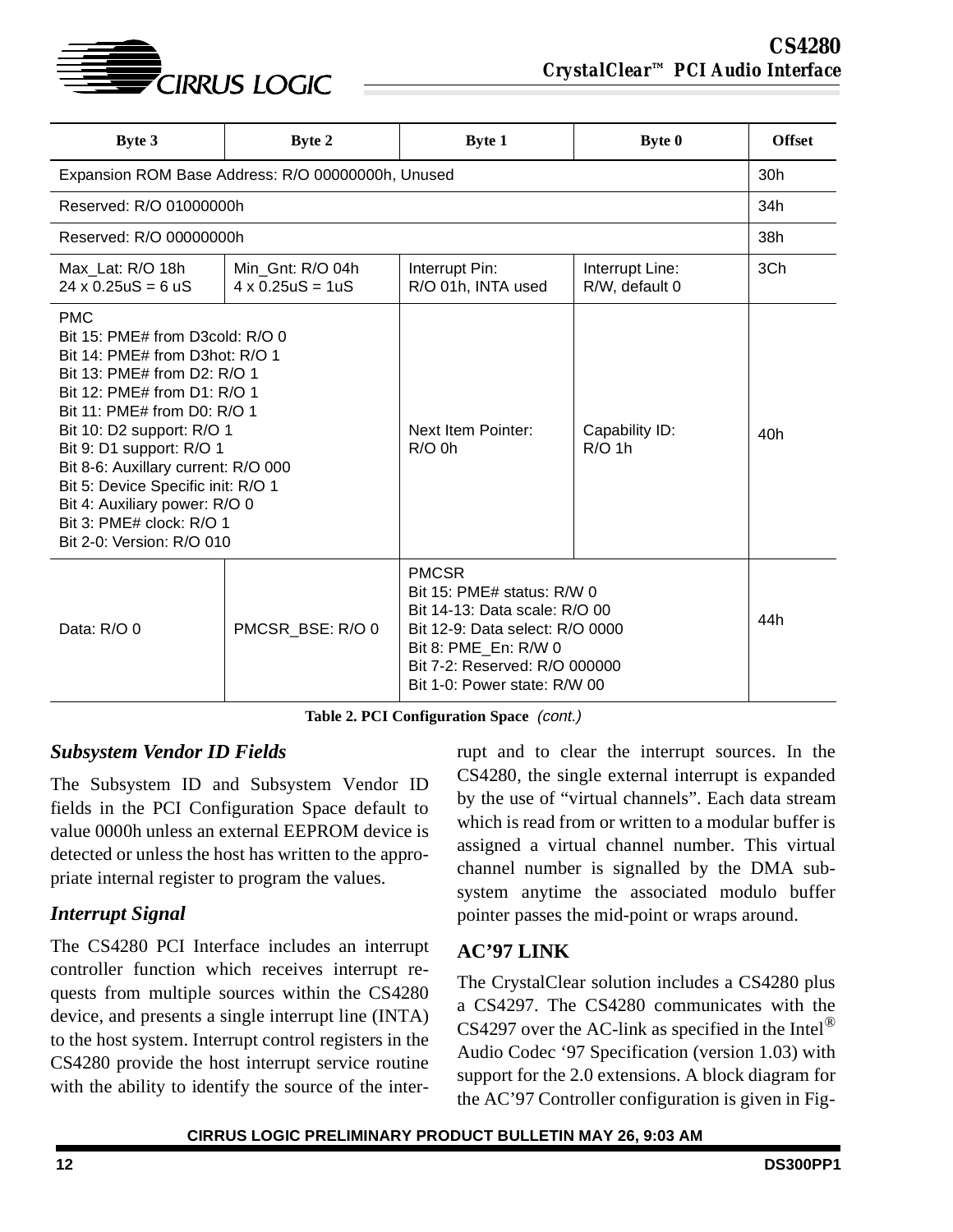

**Figure 8. AC '97 Codec Connection Diagram**

ure [6](#page-8-0). The signal connections between the CS4280 and the AC '97 Codec are indicated in Figure 8. The AC '97 Codec is the timing master for the digital audio link. The ASDOUT output supports data transmission on all ten possible sample slots (output slots 3 - 12). The ASDIN input supports receiving of audio sample data on all input sample slots (input slots 3 - 12).

# **MIDI Port**

In the AC '97 controller configuration, a bi-directional MIDI interface is provided to allow connection of external MIDI devices. The MIDI interface includes 16-byte FIFOs for the MIDI transmit and receive paths.

# **Joystick Port**

In the AC '97 controller configuration, a joystick port is provided. The joystick port supports four "coordinate" channels and four "button" channels. The coordinate channels provide joystick positional information to the host, and the button channels provide user button event information. The joystick interface is capable of operating in the traditional "polled" mode. The Joystick schematic is illustrated in Figure [9](#page-13-0).

# **EEPROM INTERFACE**

The EEPROM configuration interface allows the connection of an optional external EEPROM device to provide power-up configuration information. The external EEPROM is not required for proper operation; however, in some applications power-up configuration settings other than the default values may be required to support specific Operating System compatibility requirements.

**CIRRUS LOGIC** 

After a hardware reset, an internal state machine in the CS4280 will automatically detect the presence of an external EEPROM device and load the Subsystem ID and Subsystem Vendor ID fields, along with two bytes of general configuration information, into internal registers. At power-up, the CS4280 will attempt to read from the external device, and will check the data received from the device for a valid signature header. If the header data is invalid, the data transfer is aborted. After powerup, the host can read or write from/to the EEPROM device by accessing specific registers in the CS4280. Cirrus Logic provides software to read and write the EEPROM.

The two-wire interface for the optional external EEPROM device is depicted in Figure [10.](#page-13-0) During data transfers, the data line (EEDAT) can change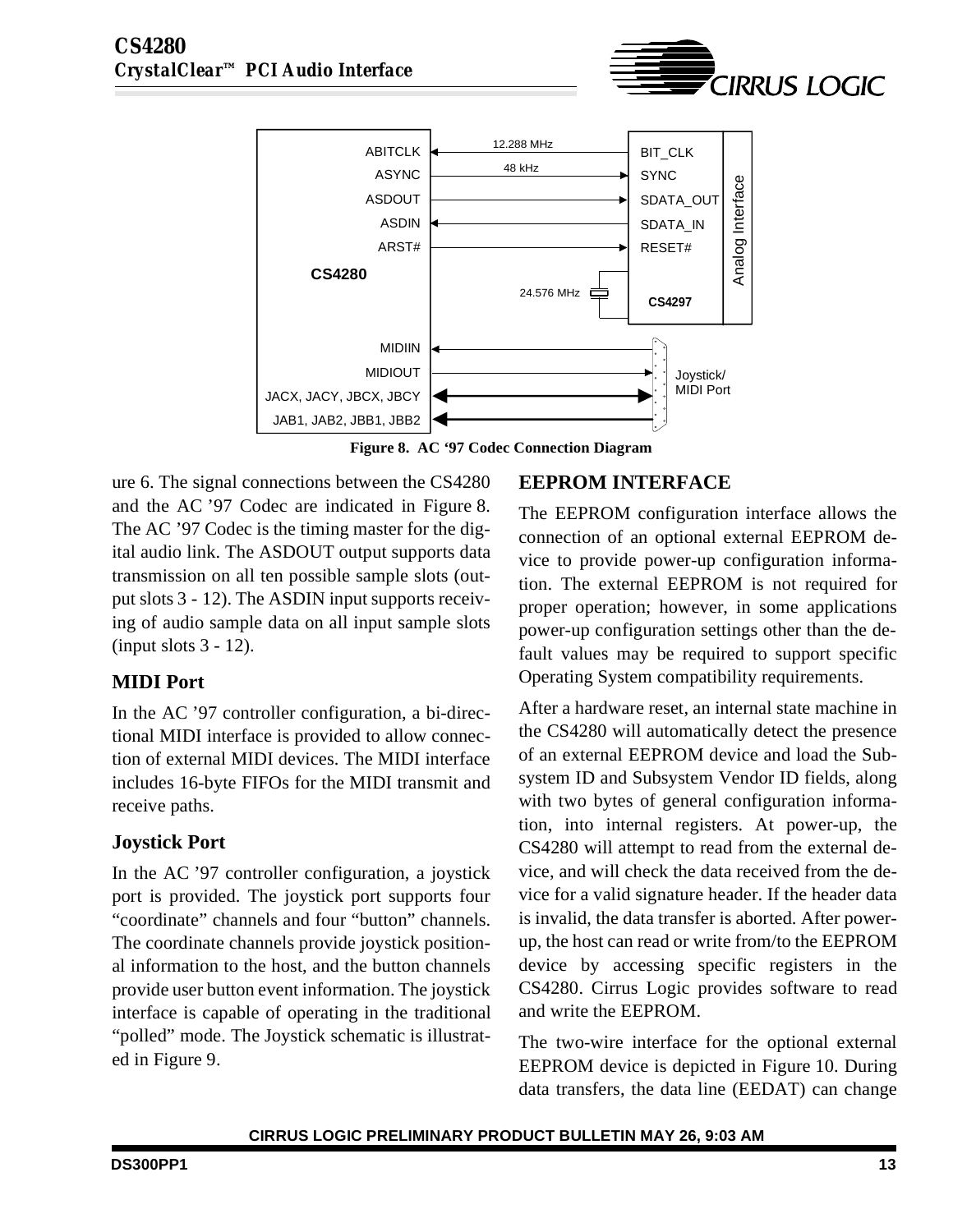<span id="page-13-0"></span>





state only while the clock signal (EECLK) is low. A state change of the data line while the clock signal is high indicates a start or stop condition to the EEPROM device.



**Figure 10. External EEPROM Connection**

The EEPROM device read access sequence is shown in the Figure 11. The timing follows that of a random read sequence. The CS4280 first performs a "dummy" write operation, then generates a start condition followed by the slave device address and the byte address of zero. The CS4280 always begins access at byte address zero and continues access a byte at a time, using a sequential read, until all needed bytes in the EEPROM are read. Since only 7 bytes are needed, the smallest EEPROM available will suffice.



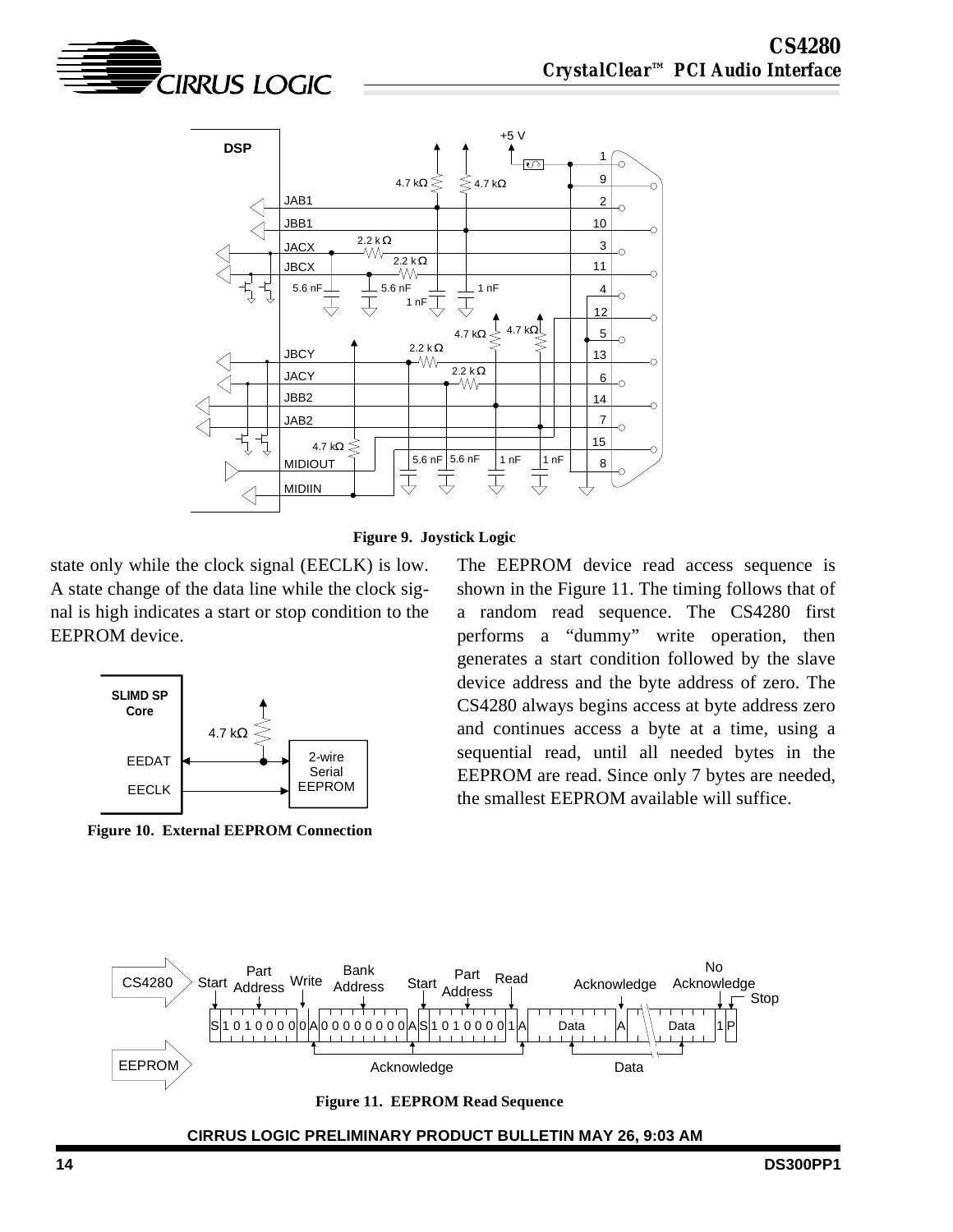# **GENERAL PURPOSE I/O PINS**

Many of the CS4280 signal pins are internally multiplexed to serve different functions depending on the environment in which the device is being used. Several of the CS4280 signal pins may be used as general purpose I/O pins when not required for other specific functions in a given application.

# **ZV PORT SERIAL INTERFACE**

The ZV PORT interface consists of three input pins: ZLRCK, ZSCLK, and ZSDATA. ZLRCK is



the Left/Right clock indicating which channel is currently being received. ZSCLK is the serial bit clock where ZLRCK and ZSDATA change on the falling edge and serial data is internally latched on the rising edge. Note that the serial data starts one ZSCLK period after ZLRCK transitions. Figure 12 illustrates the clocking on the ZV PORT pins. ZV PORT is available only in the CS4280-CQ.



**Figure 12. ZV Port Clocking Format**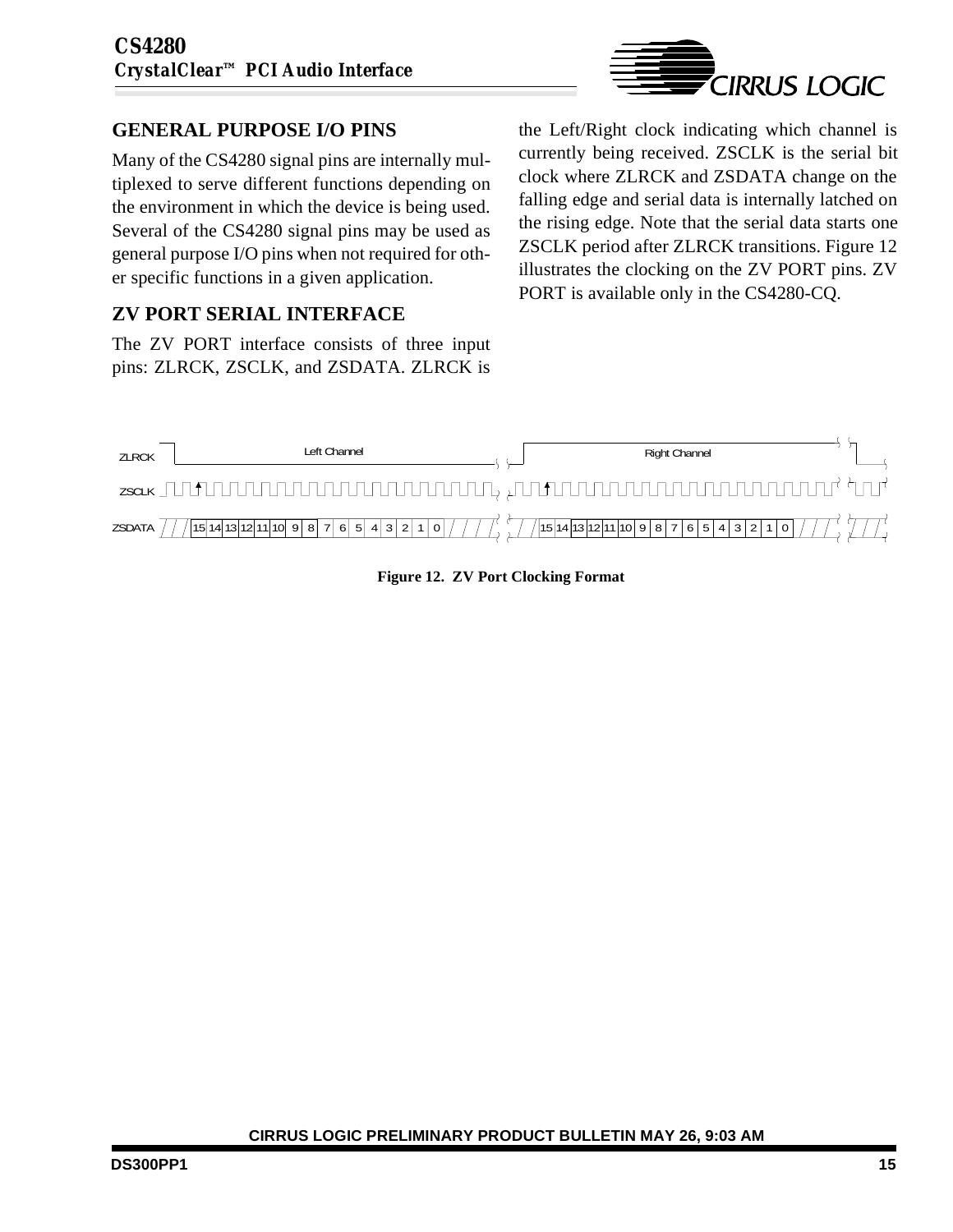

## **PIN DESCRIPTION**

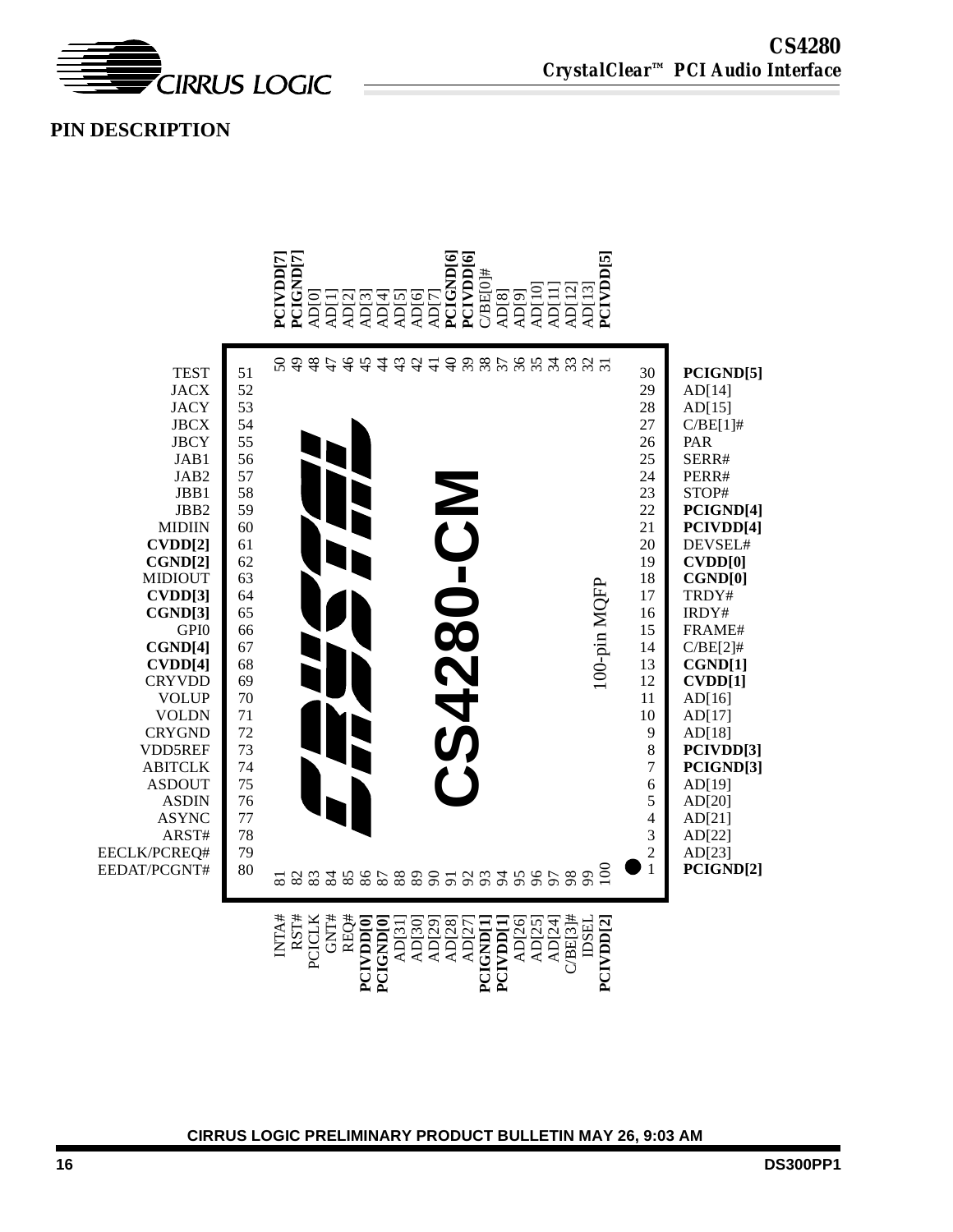|                                                                                                                                                                                                                                                                                                                                                                                                                                                                        |                                                                                                                                                                                                                                             | CLKRUN#                                                   | PCIGND[7]<br>PCIVDD[7]<br>AD[0]<br>AD[1]<br>AD[2]<br>AD[3] | <b>ADISION</b><br>ADISION<br>ADISION                                                     | PCIVDD[6]<br>PCIGND[6]<br>$CBE[0]\#$<br>AD[8]<br>AD[9] | AD[10]<br>AD[12]<br>AD[13]<br>AD[11]                                                                         | PCIVDD[5]                                                                                                                                                                                                                                                            |                                                                                                                                                                                                                                                                                                                                   |
|------------------------------------------------------------------------------------------------------------------------------------------------------------------------------------------------------------------------------------------------------------------------------------------------------------------------------------------------------------------------------------------------------------------------------------------------------------------------|---------------------------------------------------------------------------------------------------------------------------------------------------------------------------------------------------------------------------------------------|-----------------------------------------------------------|------------------------------------------------------------|------------------------------------------------------------------------------------------|--------------------------------------------------------|--------------------------------------------------------------------------------------------------------------|----------------------------------------------------------------------------------------------------------------------------------------------------------------------------------------------------------------------------------------------------------------------|-----------------------------------------------------------------------------------------------------------------------------------------------------------------------------------------------------------------------------------------------------------------------------------------------------------------------------------|
| <b>TEST</b><br><b>JACX</b><br><b>JACY</b><br><b>JBCX</b><br><b>JBCY</b><br>JAB1<br>JAB2<br>JBB1<br>JBB2<br><b>MIDIIN</b><br>CVDD[2]<br>CGND[2]<br><b>MIDIOUT</b><br>CVDD[3]<br>CGND[3]<br><b>ZLRCLK</b><br><b>ZSCLK</b><br><b>ZSDATA</b><br><b>GPIO</b><br>CGND[4]<br>CVDD[4]<br><b>CRYVDD</b><br><b>VOLUP</b><br><b>VOLDN</b><br><b>CRYGND</b><br>VDD5REF<br><b>ABITCLK</b><br><b>ASDOUT</b><br><b>ASDIN</b><br><b>ASYNC</b><br>ARST#<br>EECLK/PCREQ#<br>EEDAT/PCGNT# | 65<br>66<br>67<br>68<br>69<br>$70\,$<br>$71\,$<br>72<br>73<br>74<br>75<br>76<br>77<br>78<br>79<br>80<br>81<br>82<br>83<br>84<br>85<br>86<br>87<br>88<br>89<br>90<br>91<br>92<br>93<br>94<br>95<br>96<br>97<br>98<br>99<br>100<br>101<br>102 | 63<br>$\mathcal{O}$<br>2<br>$\overline{61}$               |                                                            | 88866656655884<br><b>4280-C</b>                                                          | 45<br>$\ddot{4}$                                       | $rac{3}{4}$<br>$\frac{6}{2}$<br>$\frac{1}{4}$<br>128-pin TQFP                                                | 38<br>37<br>36<br>35<br>34<br>33<br>32<br>31<br>30<br>29<br>28<br>27<br>26<br>25<br>24<br>23<br>22<br>21<br>20<br>19<br>18<br>17<br>16<br>15<br>14<br>13<br>12<br>11<br>10<br>9<br>$\,$ 8 $\,$<br>$\overline{7}$<br>$\sqrt{6}$<br>5<br>4<br>3<br>$\overline{c}$<br>1 | PCIGND[5]<br>AD[14]<br>AD[15]<br>$C/BE[1]\#$<br>PAR<br>SERR#<br>PERR#<br>STOP#<br>PCIGND[4]<br>PCIVDD[4]<br>DEVSEL#<br>CVDD[0]<br>CGND[0]<br>TRDY#<br>IRDY#<br>FRAME#<br>$C/BE[2]\#$<br>CGND[1]<br>CVDD[1]<br>AD[16]<br>AD[17]<br>AD[18]<br>PCIVDD[3]<br>PCIGND[3]<br>AD[19]<br>AD[20]<br>AD[21]<br>AD[22]<br>AD[23]<br>PCIGND[2] |
|                                                                                                                                                                                                                                                                                                                                                                                                                                                                        |                                                                                                                                                                                                                                             | PME#<br>INTA#                                             | RST#<br>GNT#<br>REQ#<br>PCIVDD[0]<br>PCICLK                | PCIGNDIO<br>ADJ31<br>ADJ30<br>ADJ29<br>ADJ27<br>ADJ27<br>CCIGNDI<br>PCICNDII<br>PCIVDDII |                                                        | $\begin{array}{c} {\rm AD[26]} \\ {\rm AD[25]} \\ {\rm AD[24]} \\ {\rm CBE[3]^\#} \\ {\rm DSEL} \end{array}$ | PCIVDD[2]                                                                                                                                                                                                                                                            |                                                                                                                                                                                                                                                                                                                                   |
|                                                                                                                                                                                                                                                                                                                                                                                                                                                                        |                                                                                                                                                                                                                                             | CIRRUS LOGIC PRELIMINARY PRODUCT BULLETIN MAY 26, 9:03 AM |                                                            |                                                                                          |                                                        |                                                                                                              |                                                                                                                                                                                                                                                                      |                                                                                                                                                                                                                                                                                                                                   |

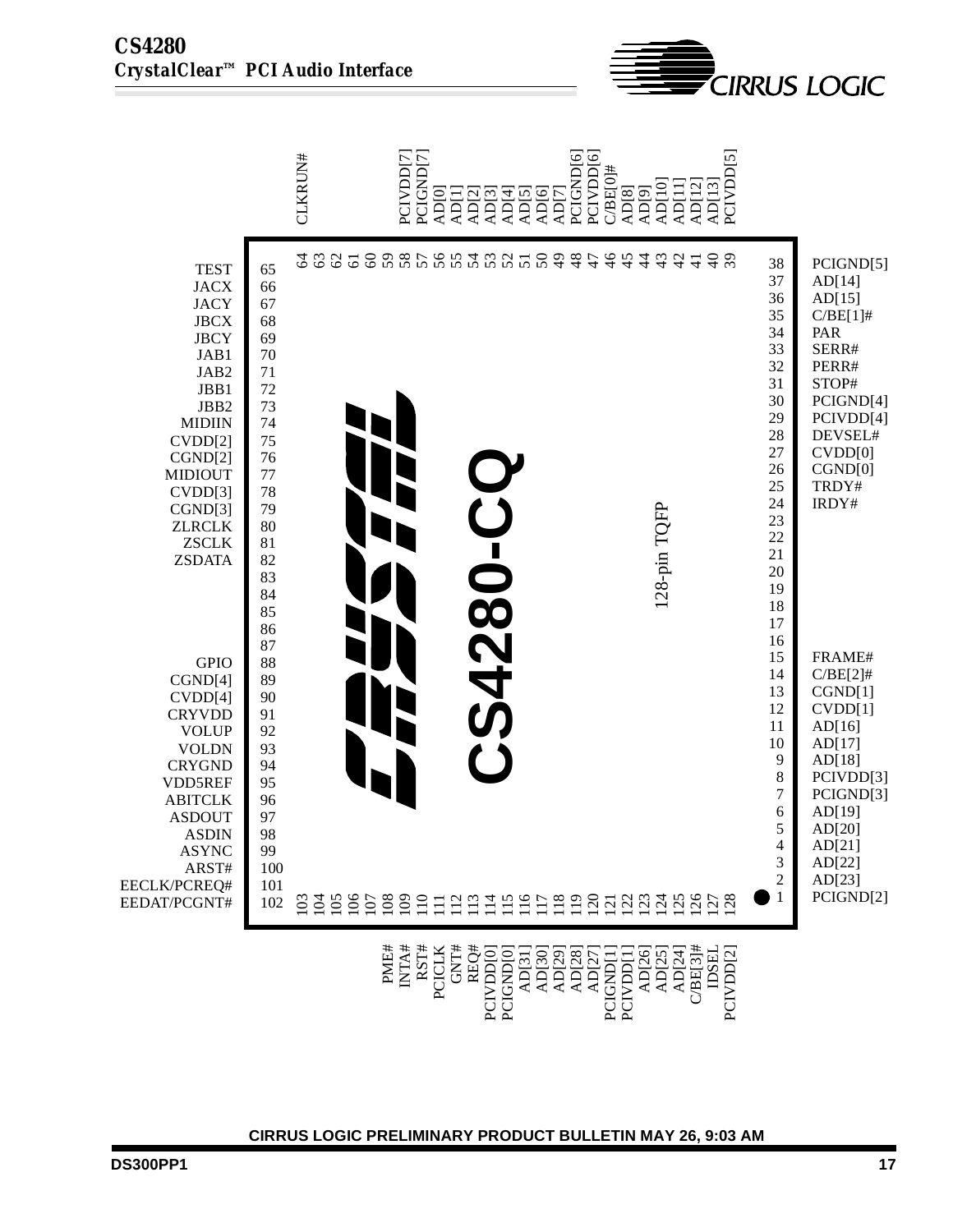

A '#' sign suffix on a pin names indicates an active-low signal.

### *PCI Interface*

#### **AD[31:0] - Address/Data Bus, I/O**

These pins form the multiplexed address / data bus for the PCI interface.

#### **C/BE[3:0]# - Command Type / Byte Enables, I/O**

These four pins are the multiplexed command / byte enables for the PCI interface. During the address phase of a transaction, these pins indicate cycle type. During the data phases of a transaction, active low byte enable information for the current data phase is indicated. These pins are inputs during slave operation and they are outputs during bus mastering operation.

#### **PAR - Parity, I/O**

The Parity pin indicates even parity across  $AD[31:0]$  and C\_BE[3:0] for both address and data phases. The signal is delayed one PCI clock from either the address or data phase for which parity is generated.

#### **FRAME# - Cycle Frame, I/O**

FRAME# is driven by the current PCI bus master to indicate the beginning and duration of a transaction.

#### **IRDY# - Initiator Ready, I/O**

IRDY# is driven by the current PCI bus master to indicate that as the initiator it is ready to transmit or receive data (complete the current data phase).

#### **TRDY# - Target Ready, I/O**

TRDY# is driven by the current PCI bus target to indicate that as the target device it is ready to transmit or receive data (complete the current data phase).

#### **STOP# - Transition Stop, I/O**

STOP# is driven active by the current PCI bus target to indicate a request to the master to stop the current transaction.

#### **IDSEL - Initialize Device Select, Input**

IDSEL is used as a chip select during PCI configuration read and write cycles.

#### **DEVSEL# - Device Select, I/O**

DEVSEL# is driven by the PCI bus target device to indicate that it has decoded the address of the current transaction as its own chip select range.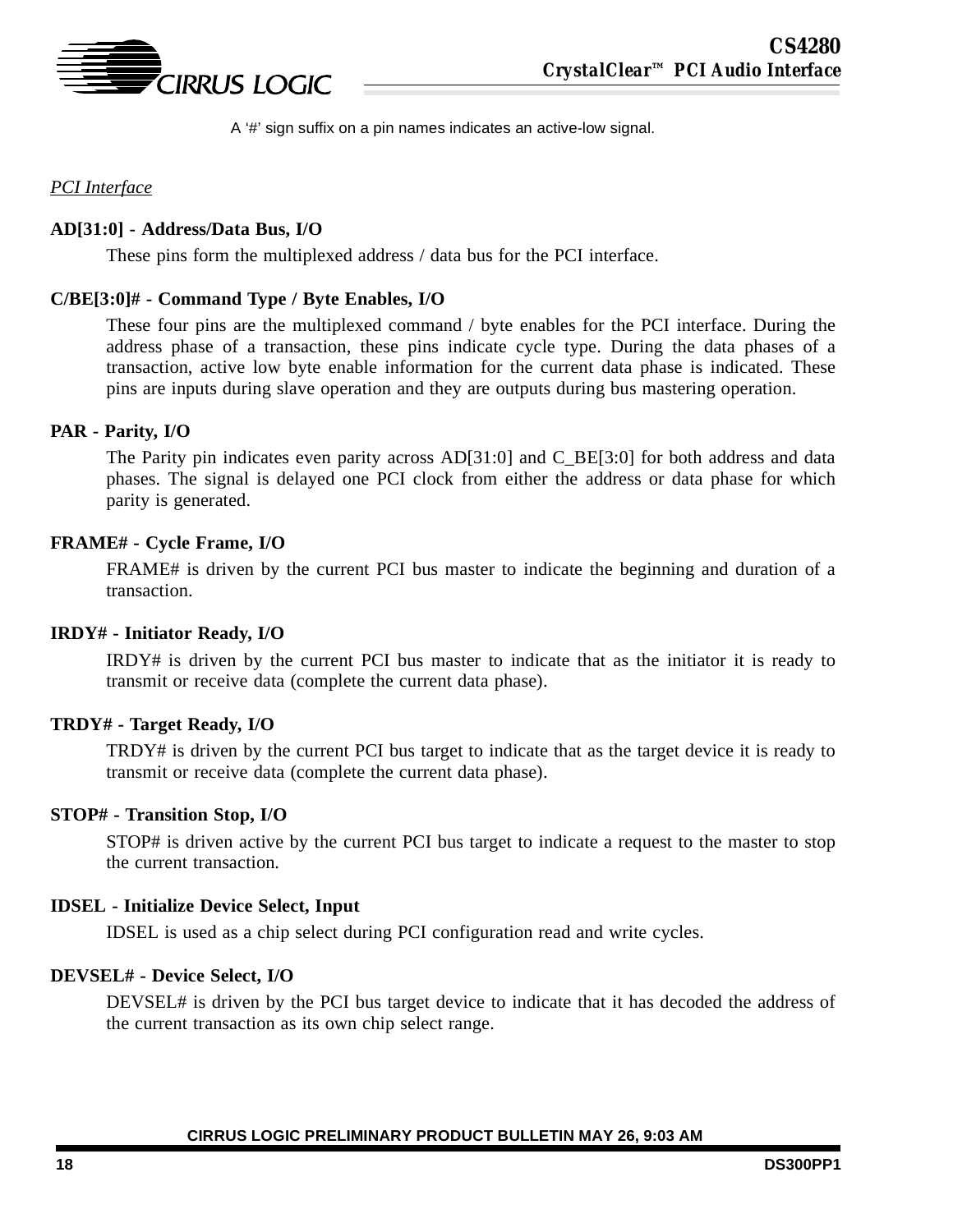

#### **REQ# - Master Request, Three-State Output**

REQ# indicates to the system arbiter that this device is requesting access to the PCI bus. This pin is high-impedance when RST# is active.

#### **GNT# - Master Grant, Input**

GNT# is driven by the system arbiter to indicate to the device that the PCI bus has been granted.

#### **PERR# - Parity Error, I/O**

PERR# is used for reporting data parity errors on the PCI bus.

#### **SERR# - System Error, Open Drain Output**

SERR# is used for reporting address parity errors and other catastrophic system errors.

#### **INTA# - Host Interrupt A, Open Drain Output**

INTA# is the level triggered interrupt pin dedicated to servicing internal device interrupt sources.

#### **PCICLK - PCI Bus Clock, Input**

PCICLK is the PCI bus clock for timing all PCI transactions. All PCI synchronous signals are generated and sampled relative to the rising edge of this clock.

#### **RST# - PCI Device Reset**

RST# is the PCI bus master reset.

#### **VDD5REF - Clean 5 V Power Supply**

VDD5REF is the power connection pin for the 5 V PCI pseudo supply for the PCI bus drivers. The internal core logic runs on 3.3 Volts. This pin enables the PCI interface to support and be tolerant of 5 Volt signals. Must be connected to +5 Volts.

#### **PCIVDD[7:0] - PCI Bus Driver Power Supply**

PCIVDD pins are the PCI driver power supply pins. These pins must have a nominal  $+3.3$  Volts.

#### **PCIGND[7:0] - PCI Bus Driver Ground Pins**

PCIGND pins are the PCI driver ground reference pins.

#### **PME# - PCI Power Management Event, Open Drain Output**

PME# signals a power management event. This signal can go low because of an AC '97 2.0 Codec event.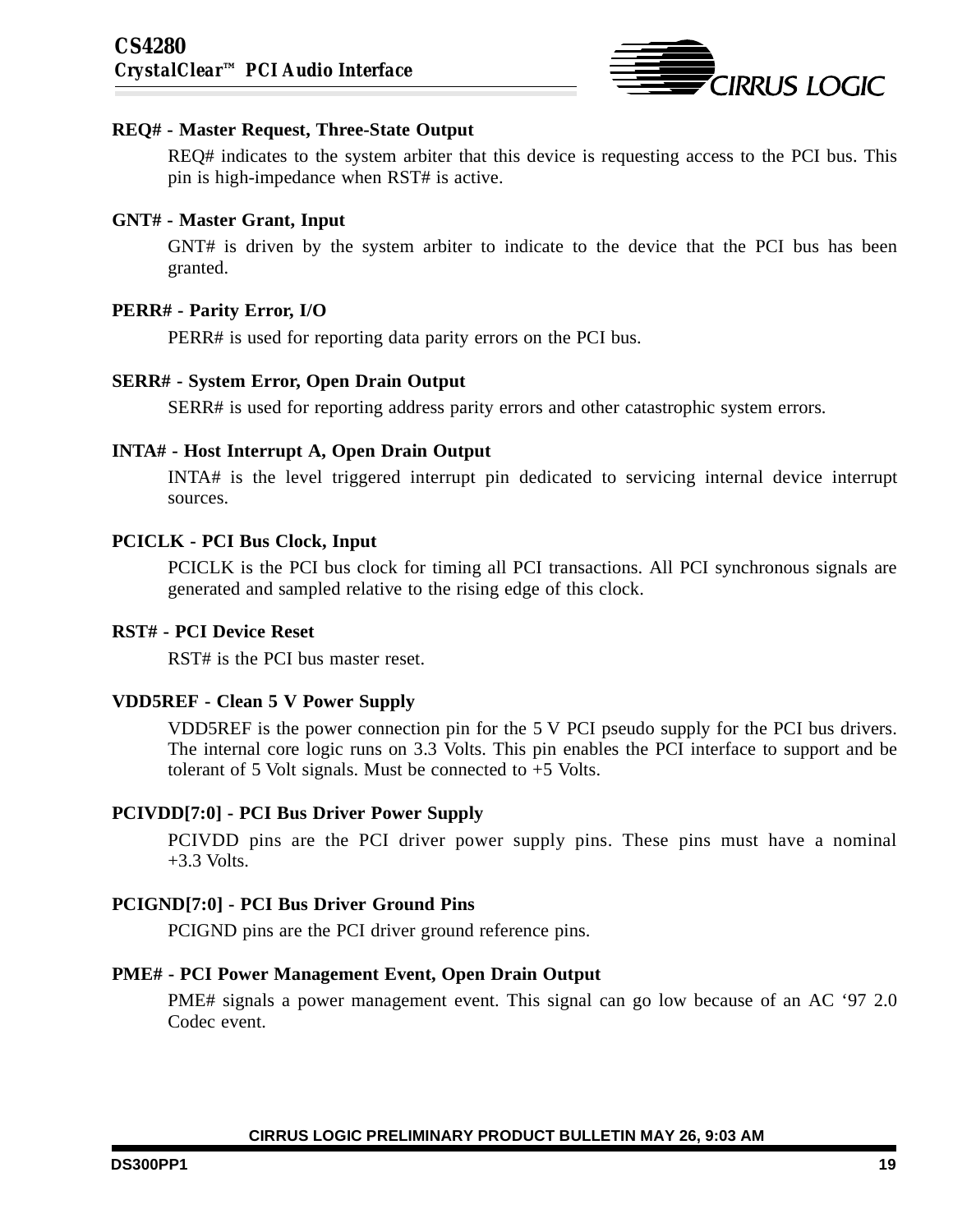

*External Interface Pins*

### **TEST - Test Mode Strap, Input**

This pin is sampled at reset for test mode entry. If it is high at reset, test mode is enabled. This pin must be pulled to ground for normal operation.

### **EEDAT/PCGNT# - EEPROM Data Line / PC/PCI Grant, I/O**

For expansion card designs, this is the data line for external serial EEPROM containing device configuration data. When used with an external EEPROM, a 4.7 k $\Omega$  pullup resistor is required. In motherboard designs using PC/PCI, this pin is the PC/PCI serialized grant input. In designs with neither of the above requirements, this pin can be used as a general purpose input or open drain output (GPIO2).

### **EECLK/PCREQ# - EEPROM Clock Line / PC/PCI Request, Output**

For expansion card designs, this is the clock line for external serial EEPROM containing device configuration data. In motherboard designs using PC/PCI, this pin is the PC/PCI serialized request output. In designs with neither of the above requirements, this pin can be used as a general purpose output pin (GPOUT).

### **GPIO - General Purpose I/O Pin, I/O**

This pin defaults as a general purpose I/O pin.

#### **VOLUP - Volume-Up Button, Input**

This pin is the volume-up button control input. This pin may also be used as a general purpose input if its primary function is not needed.

### **VOLDN - Volume-Down Button, I/O**

This pin is the volume-down button control input. This pin may also be used as a general purpose input if its primary function is not needed.

#### *Clock / Miscellaneous*

### **CLKRUN# - Optional System Clock Control, Output, Open Drain**

CLKRUN# is an optional PCI signal defined for mobile operations. This is an open drain output signalling the system that the PCI clock is required. This signal pin is not available on the add-in card connector. Only available on CS4280-CQ.

### **CRYVDD - Crystal & PLL Power Supply**

Power pin for crystal oscillator and internal phase locked loop. This pin must be connected to a nominal  $+3.3$  Volts.

#### **CRYGND - Crystal & PLL Ground Supply**

Ground pin for crystal oscillator and internal phase locked loop.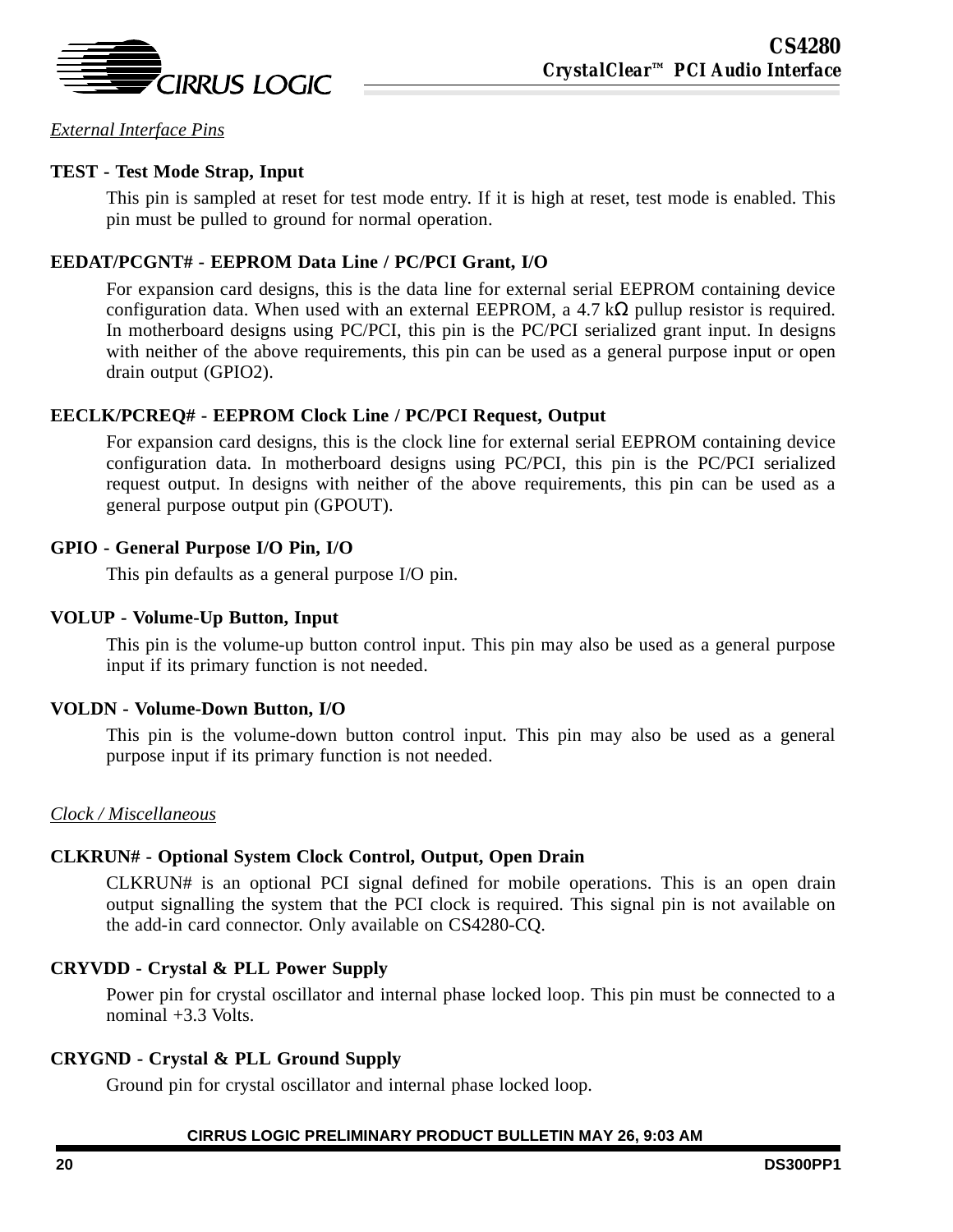

### **JACX, JACY, JBCX, JBCY - Joystick A and B X/Y Coordinates, I/O**

These pins are the 4 axis coordinates for the joystick port. These pins may also be used as a general purpose inputs or open drain outputs if their primary function is not needed.

### **JAB1, JAB2, JBB1, JBB2 - Joystick A and B Button Inputs, Input**

These pins are the 4 button switch inputs for the joystick port. These pins can also be a general purpose polled inputs.

### **MIDIIN - MIDI Data Input**

This is the serial input pin for the internal MIDI port.

#### **MIDIOUT - MIDI Data Output**

This is the serial output pin for the internal MIDI port.

### **CVDD[4:0] - Core Power Supply**

Core power pins. These pins must be connected to a nominal +3.3 Volts.

### **CGND[4:0] - Core Ground Supply**

Core ground reference pins.

### *Serial Codec Interface*

#### **ABITCLK - AC '97 Bit Clock, Input**

Master timing clock for serial audio data. This pin is an input which drives the timing for the AC '97 interface, along with providing the source clock for the CS4280.

#### **ASYNC - AC '97 Frame Sync, Output**

Framing clock for serial audio data. This pin is an output which indicates the framing for the AC '97 link.

#### **ASDOUT - AC '97 Data Out, Output**

AC '97 serial data out.

#### **ARST# - AC '97 Reset, Output**

AC '97 link reset pin.

#### **ASDIN - AC '97 Data In, Input**

Serial audio input data.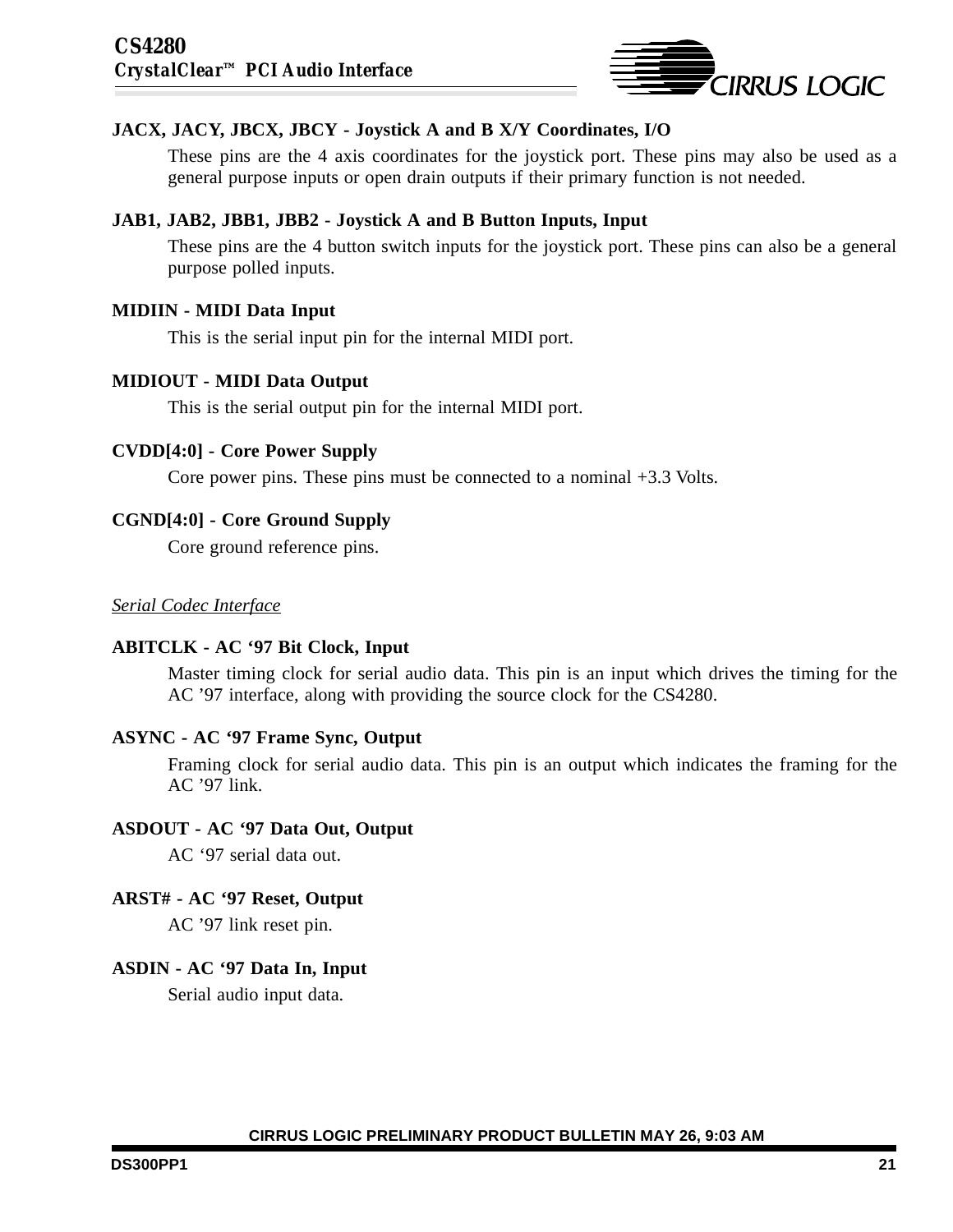

*ZV Port Serial Interface*

# **ZSCLK - ZV Port Serial Clock, Input**

ZV Port serial bit clock.

# **ZLRCLK - ZV Port Left/Right Clock, Input**

ZV Port left/right channel delineation.

# **ZSDATA - ZV Port Serial Data In, Input**

ZV Port serial data input pin.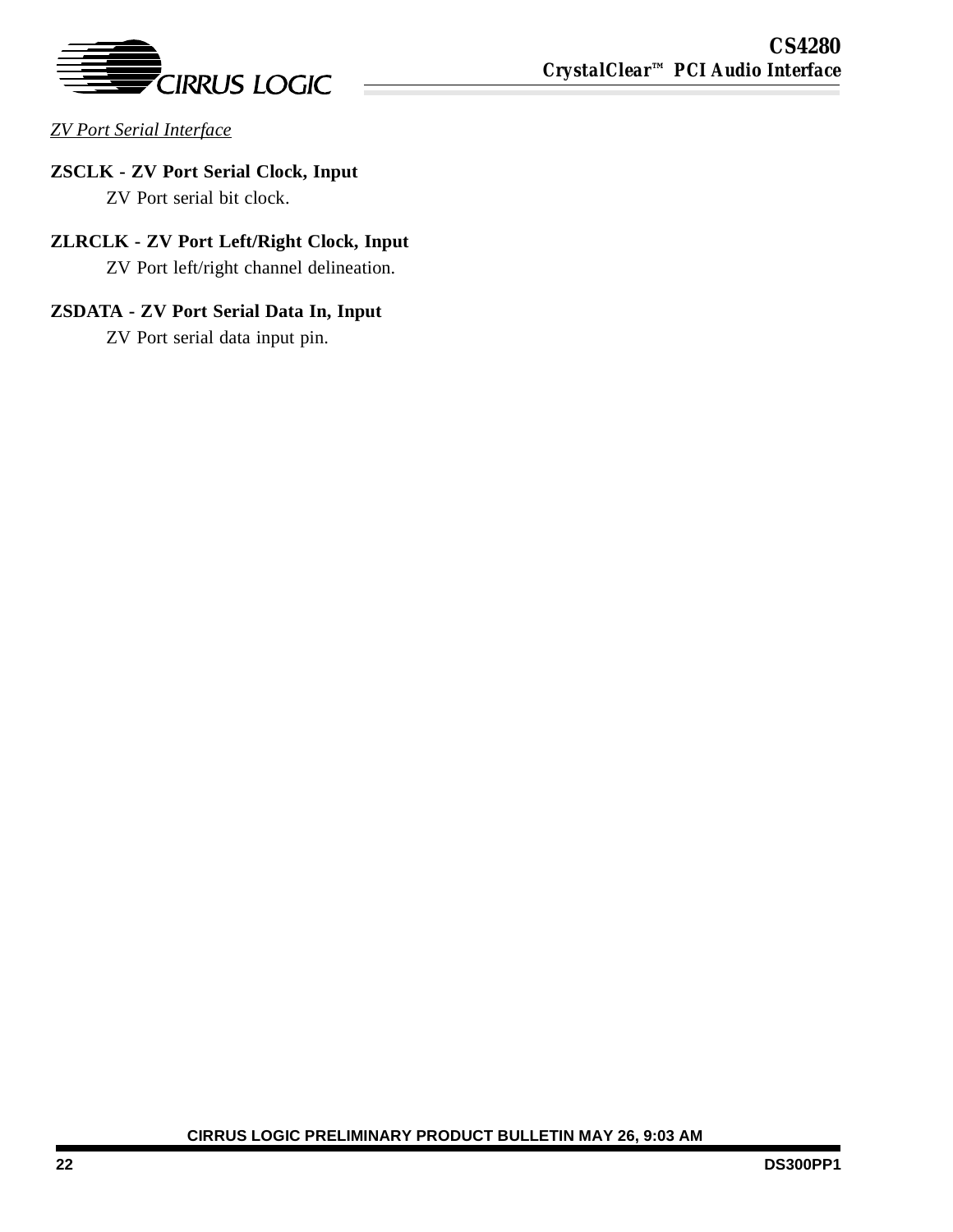

# **PACKAGE OUTLINE**





|                | <b>INCHES</b> |            | <b>MILLIMETERS</b> |            |
|----------------|---------------|------------|--------------------|------------|
| <b>DIM</b>     | <b>MIN</b>    | <b>MAX</b> | <b>MIN</b>         | <b>MAX</b> |
| Α              | 0.000         | 0.134      | 0.000              | 3.400      |
| A1             | 0.010         | 0.014      | 0.250              | 0.350      |
| в              | 0.009         | 0.015      | 0.220              | 0.380      |
| D              | 0.667         | 0.687      | 16.950             | 17.450     |
| D <sub>1</sub> | 0.547         | 0.555      | 13.900             | 14.100     |
| Е              | 0.904         | 0.923      | 22.950             | 23.450     |
| E1             | 0.783         | 0.791      | 19.900             | 20.100     |
| e              | 0.022         | 0.030      | 0.550              | 0.750      |
| $\infty$       | 0.000         | 7.000      | 0.000              | 7.00       |
|                | 0.018         | 0.030      | 0.450              | 0.750      |